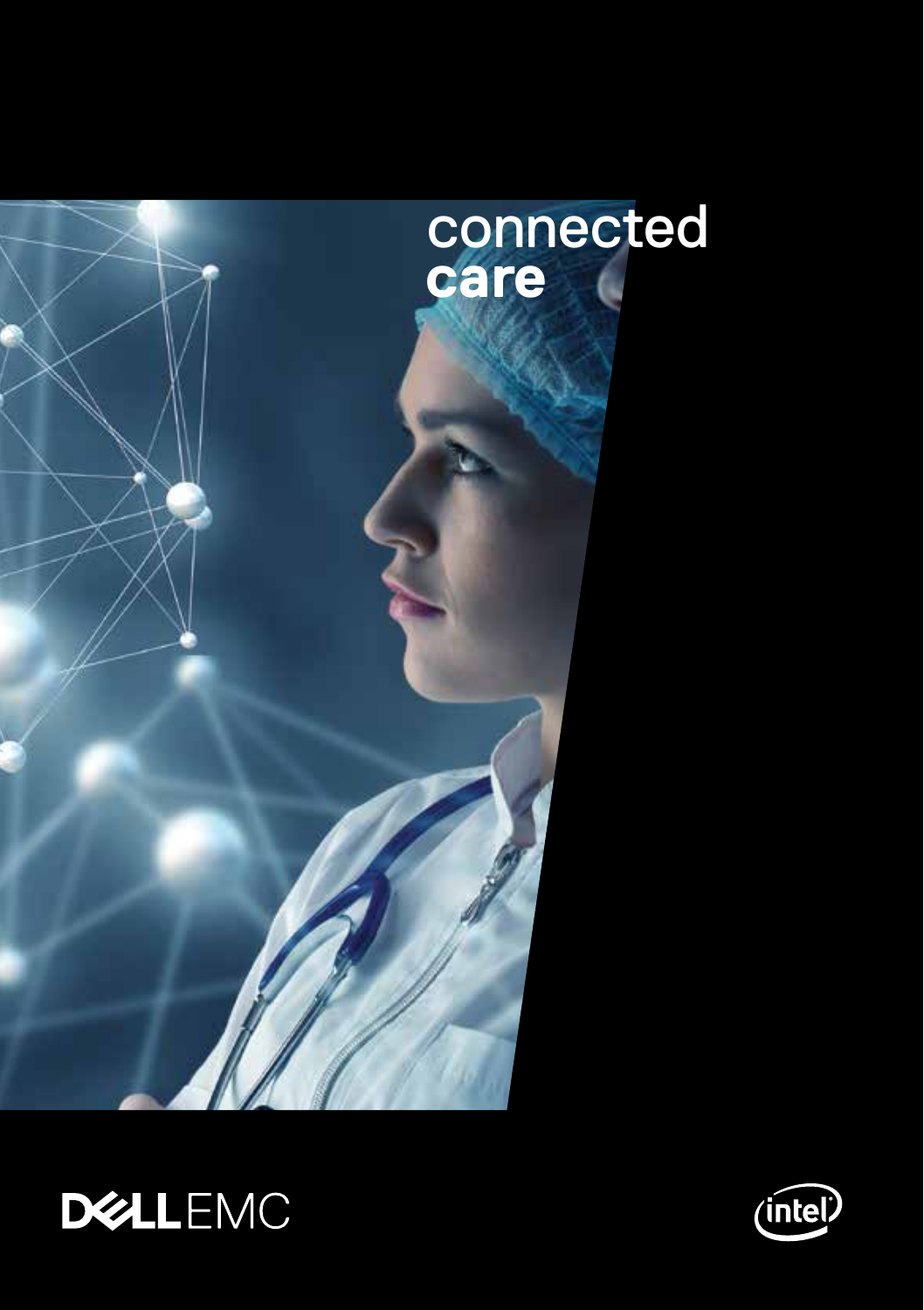Dell EMC, a part of Dell Technologies, enables enterprises to reinvent their business through Digital Transformation.

'No man is an island.' Nor is any system, organization or industry. The CONNECTED series dives into this new reality of 'everything connected'. It gives you the latest insights on digital transformation.

### Also available:



| <b>EXECUTIVE SUMMARY</b>                                              | 5  |
|-----------------------------------------------------------------------|----|
| <b>CHAPTER 1 - Healthcare &amp; life sciences in the 21st century</b> | 7  |
| <b>CHAPTER 2</b> - Personal & clinical data                           | 13 |
| <b>CHAPTER 3</b> - Preventive care                                    | 27 |
| <b>CHAPTER 4</b> - Personalized care                                  | 37 |
| <b>CHAPTER 5 - A holistic view</b>                                    | 49 |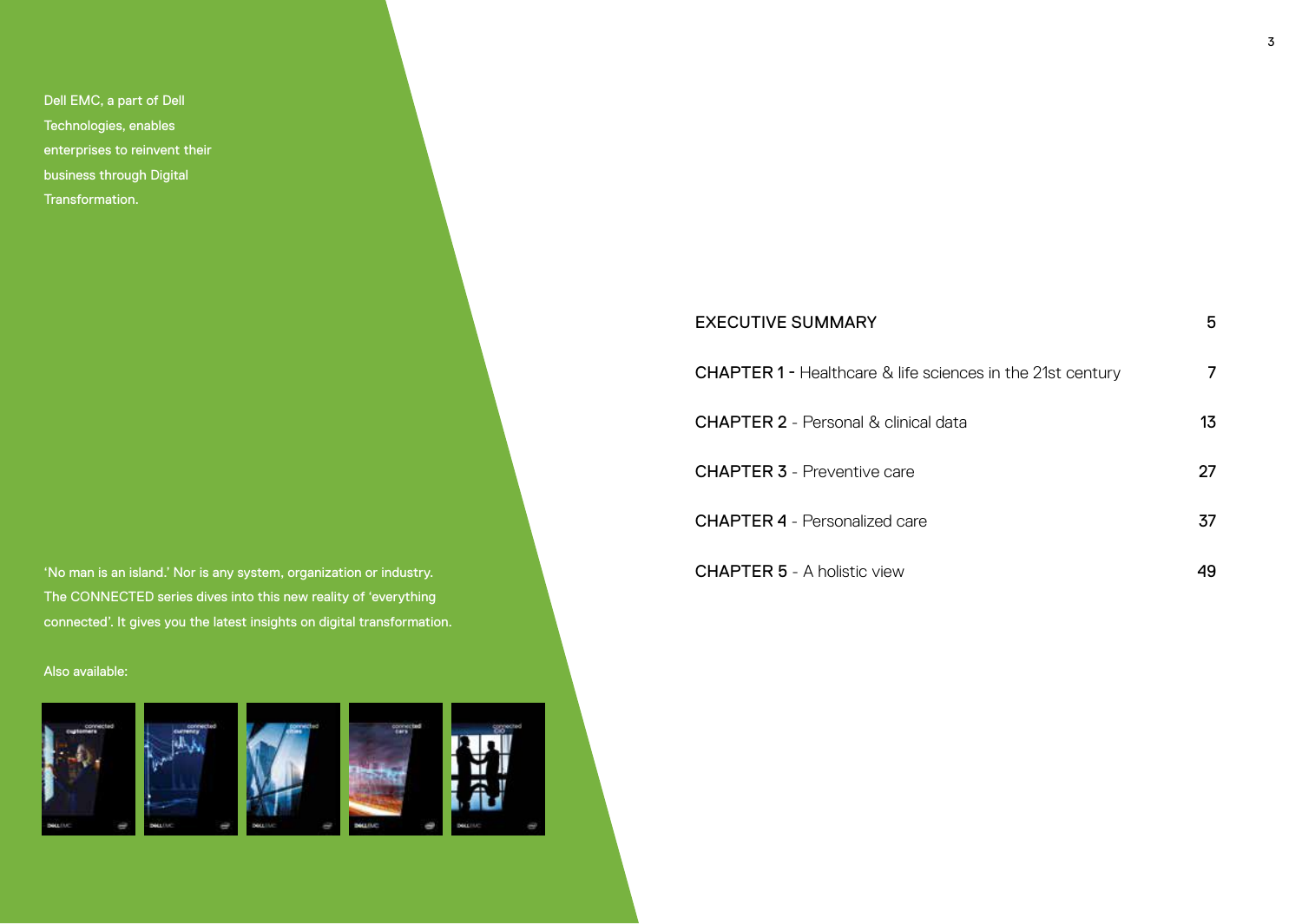### EXECUTIVE SUMMARY

Connected data is leading us to preventive and personalized care



The increase in **computing power** and storage technology, fuelled by **mobility**, is generating an **avalanche of data**. As the limitations on data storage are continually decreasing, the current challenge in IT is **connecting all this data**. As the connection hurdles are lowered, smarter **Big Data** technologies increasingly generate far **more and better insights**. As such, **connected data** is paving the way for more **preventive and personalized care.**

> Connected data improvements in the healthcare industry generate gains for the whole of mankind.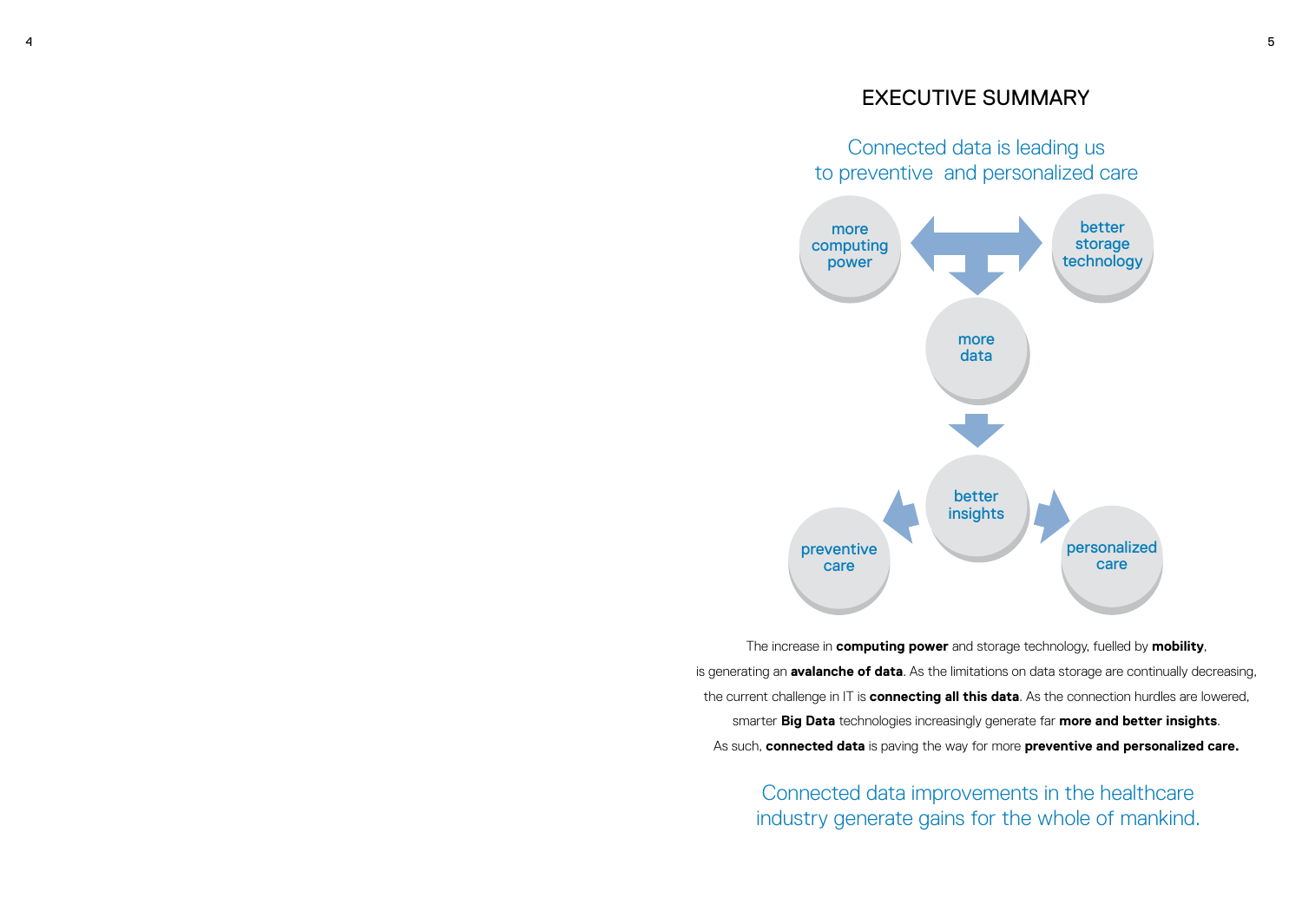

### CHAPTER 1

## Healthcare & life sciences in the 21st century

Digital transformation in the healthcare and life sciences industry is happening in every field. But due to the high density of compliancy rules and regulations, the industry itself is not the fastest of the herd.

The industry is, however, making great strides forward in digital transformation. And this evolution is fuelled by a broad range of factors, many of which lay outside its direct sphere of influence. Across the multiple factors influencing the healthcare industry, connected data is one of the key **unifying** elements.

The life sciences sector may very well be the most regulated industry in the world.

27 %



THE PHARMA INDUSTRY'S DIGITAL QUOTIENT. THE GLOBAL AVERAGE SCORE IS 33%. INDIVIDUAL DIGITAL LEADERS' SCORES RANGE FROM 70% TO 80%. Source: McKinsey & Company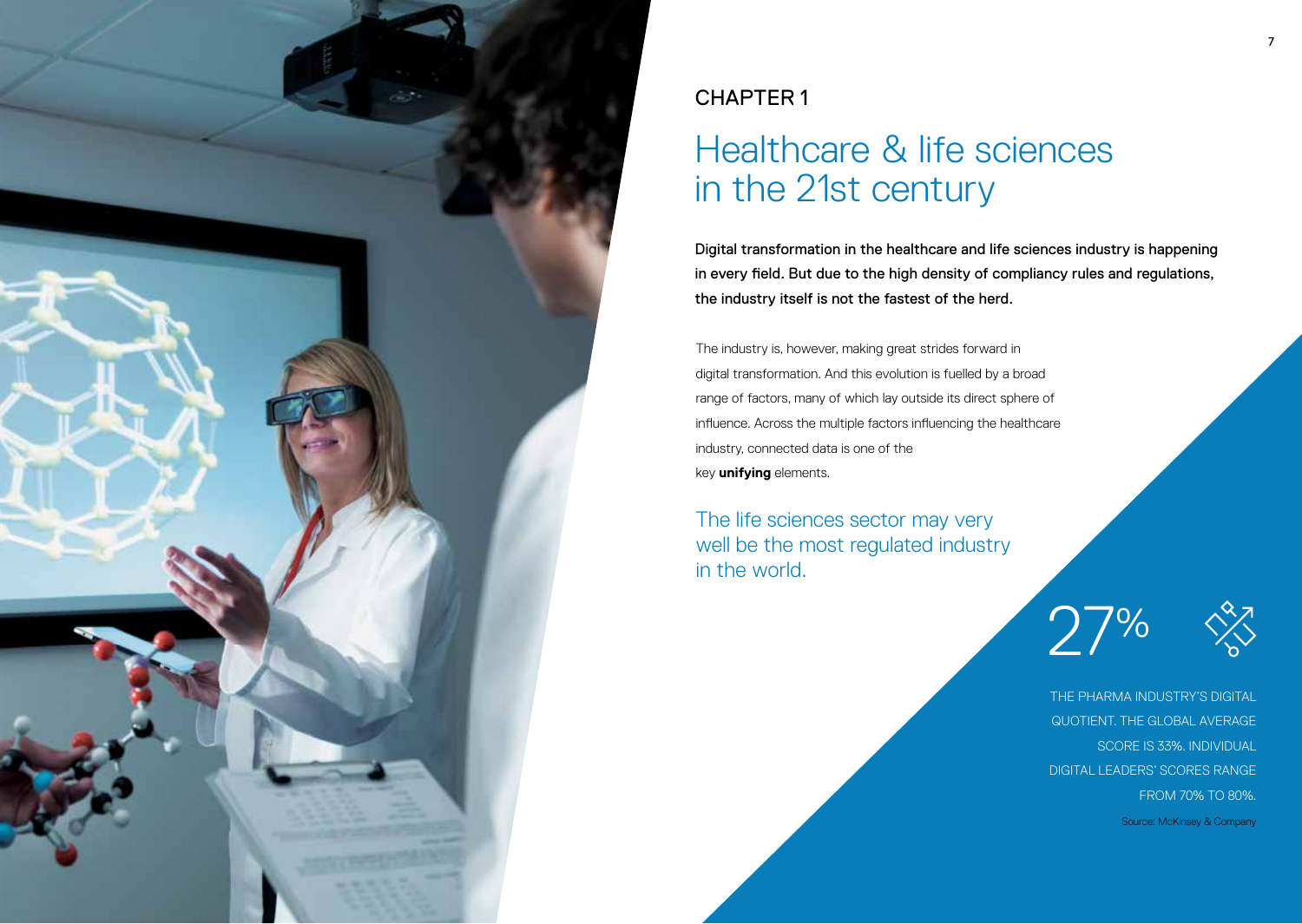### **HEALTHCARE EXPENDITURES ARE EXPECTED TO CONTINUE TO RISE.**

Governments worldwide face daunting healthcare expenditure challenges and any measure that helps them to regain control over the budget, is up for consideration. Prevention is therefore gaining ground on the agenda. But while **chronic diseases** are eating up the lion's share of the budget, research has shown that prevention could reduce costs significantly. In order to better manage costs, many governments are also re-examining their current funding and reimbursement models.

**THE R&D AND PRODUCT LIFE CYCLE IS UNDER PRESSURE.** The traditional drug development and corresponding sales model is faltering and the patent cliff also forces companies to recoup the investments in a limited time frame. No surprise then that a growing number of life sciences companies are looking for alternative approaches: merger and acquisition policies have changed (focusing more on promising healthcare start-ups) and there is a desire for more open and innovative business models. The silver bullet hasn't been found yet, and **compliancy** makes it difficult to speed up the R&D cycle.

**POPULATIONS ARE AGEING.** Life expectancy at birth in the developed world continues to increase. As a result, a decreasing number of workers will have to subsidize a growing elderly population. This puts additional strain on governmental budgets and it fuels the public debate over what constitutes a pensionable age. How many of us are willing / able to work until the age of 70 or over? Are our health systems sufficiently equipped to deal with aging populations?

### **CAN TECHNOLOGICAL ADVANCEMENTS COME TO THE RESCUE?** The cry for

outcome-based healthcare sounds increasingly louder. Some of the answers may come from technological advancements, from 3D printing to improved medical imaging and more. Most importantly, the ever-increasing influx of data holds great promise. By maximizing the potential of the already available data, new insights that were before impossible to generate now become within reach. Companies that can more forcefully demonstrate the value of their treatments to the EMA and FDA will be able to gain quicker access to the market and a higher reimbursement compared to alternative treatments.

80%

80% OF CARDIOVASCULAR DISEASES, 90% OF TYPE II DIABETES AND 50% OF CANCERS ARE PREVENTABLE. Source: Eurostat



WHILE THE EU SPENDS AROUND 10% OF ITS GROSS DOMESTIC PRODUCT ON HEALTHCARE, ONLY A FRACTION OF THIS (3%) IS FOCUSED ON PREVENTION. Source: Eurostat

青

## 80.9yrs

LIFE EXPECTANCY AT BIRTH IN THE EU (2014) HAS RISEN TO 80.9 YEARS AND IS EXPECTED TO INCREASE FURTHER. Source: Eurostat

## 10yrs \$1 billion

**SIGI** 

AS IT TAKES, ON AVERAGE, 10 YEARS AND \$1 BILLION BEFORE A DRUG IS BROUGHT TO THE MARKET, THERE IS LITTLE ROOM FOR ERROR ANYMORE. Source: Tufts CSDD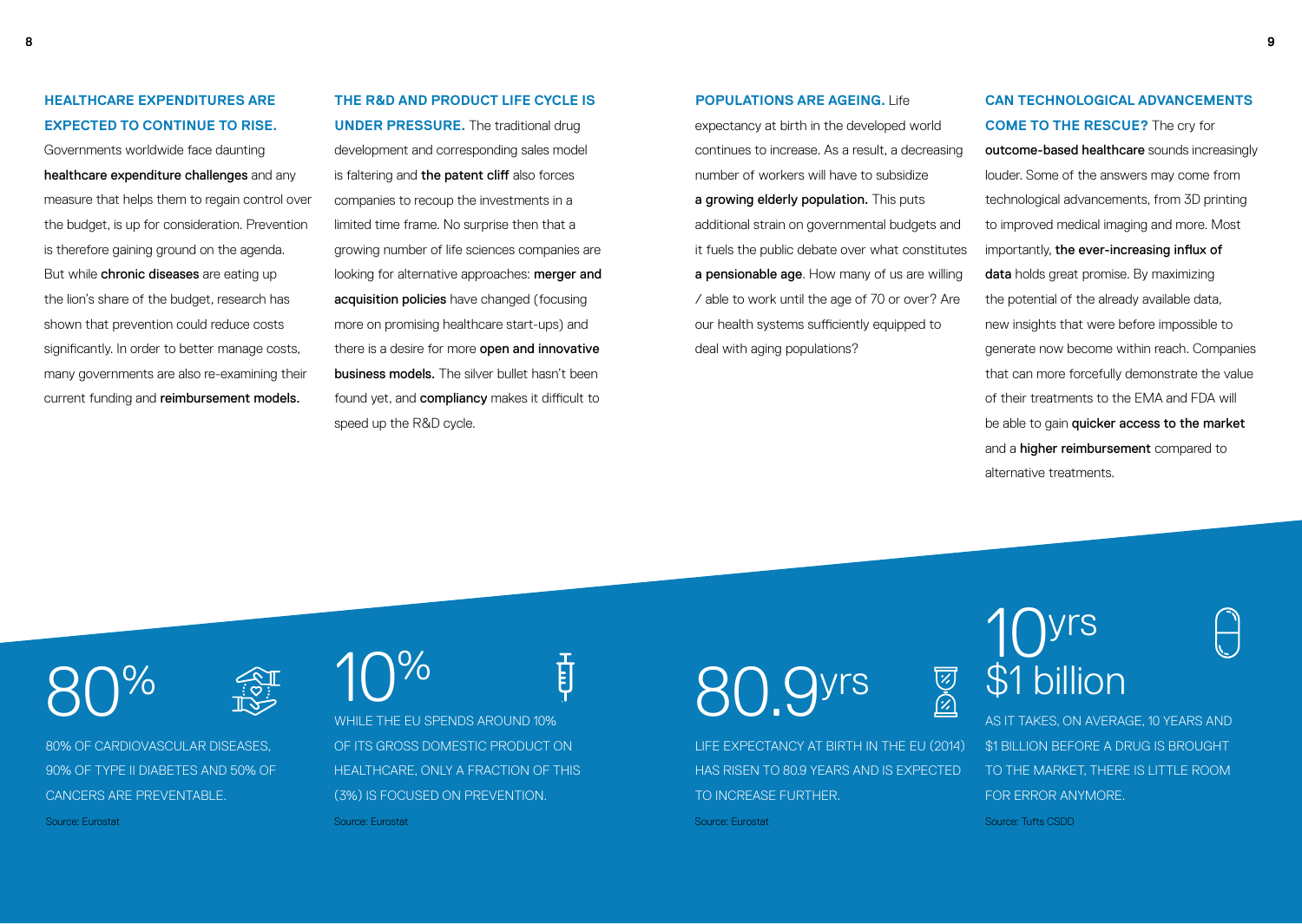### **CAN WE MATCH PREVENTIVE WITH PERSONALIZED CARE?**

There is a **contradiction between preventive and personalized care.** 

- **•** Preventive care helps to avoid illnesses which can greatly improve the efficiency and effectiveness of healthcare expenditures.
- **•** More personalized care and medicine (fuelled by genomics) mean better attuned treatments and improved outcomes but this could also lead to higher healthcare expenditures.

Can the evolution towards more personalized care (which could potentially burden the healthcare budget) happen in sync with more preventive care (which could potentially alleviate the healthcare budget)?

In a best case scenario, the combination of more preventive care, with more personalized care leads to lower healthcare expenditures. In a less optimal case, both evolutions are not in sync and healthcare expenditures may continue to rise whenever more personalization is combined with a delay in more prevention.

Efforts and investments from the whole industry will be required to tackle this.

### TO CONCLUDE

### Three challenges

National health services face a triple challenge:

- **1** ageing populations and changing demographics lead to
- **2** increases in chronic and lifestyle diseases, which, in turn, lead to
- **3** spiralling healthcare costs, also as more complex and sophisticated diagnoses and treatments become available.

Ways to combat these challenges is to:

- **1** reduce demand while, at the same time,
- **2** improving healthcare efficiency.

Connected data plays a key role here:

- **•** Better informed people can make better health decisions, crucial for more preventive care.
- **•** More collaboration and sharing of data can lead to better informed medical decisions, improved research overall and smarter usage of the limited healthcare resources.

Connected personal and clinical data are the first stepping stone.

30/70



THE UK DEPARTMENT OF HEALTH ESTIMATES THAT 30% OF THE POPULATION (= PEOPLE WHO SUFFER FROM ONE OR MORE LONG-TERM CHRONIC CONDITIONS) COSTS 70% OF THE TOTAL AMOUNT SPENT ON HEALTH AND SOCIAL CARE. Source: Volterra Partners, 2014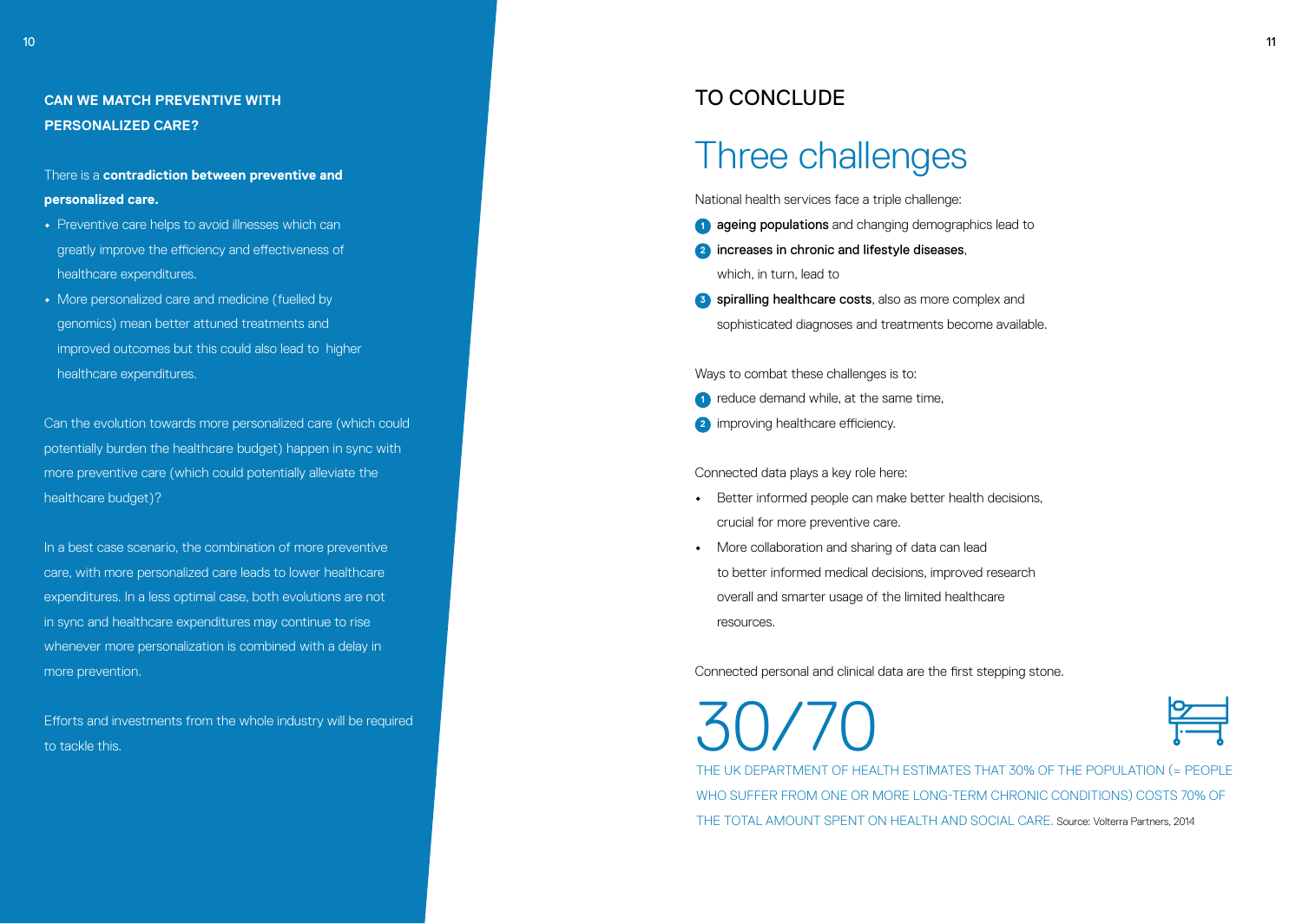

### CHAPTER 2

## Personal & clinical data

The key to unlocking value is data. The great thing about it, is that data is omnipresent. That is also the tricky thing about it: anything we do, is now monitored. What we look for on the web, what we watch on TV, where we are. Through smartphones, wearables, and an increasing number of other devices and 'things', records are kept, unbeknownst to us and in different locations.

Our digital footprint becomes larger every minute of every day.

# $2\%$



HEALTHCARE DATA IS GROWING AT 48% PER YEAR THROUGH 2020. IN OTHER WORDS, THE HEALTHCARE DIGITAL UNIVERSE IS (ALMOST) DOUBLING EVERY 2 YEARS.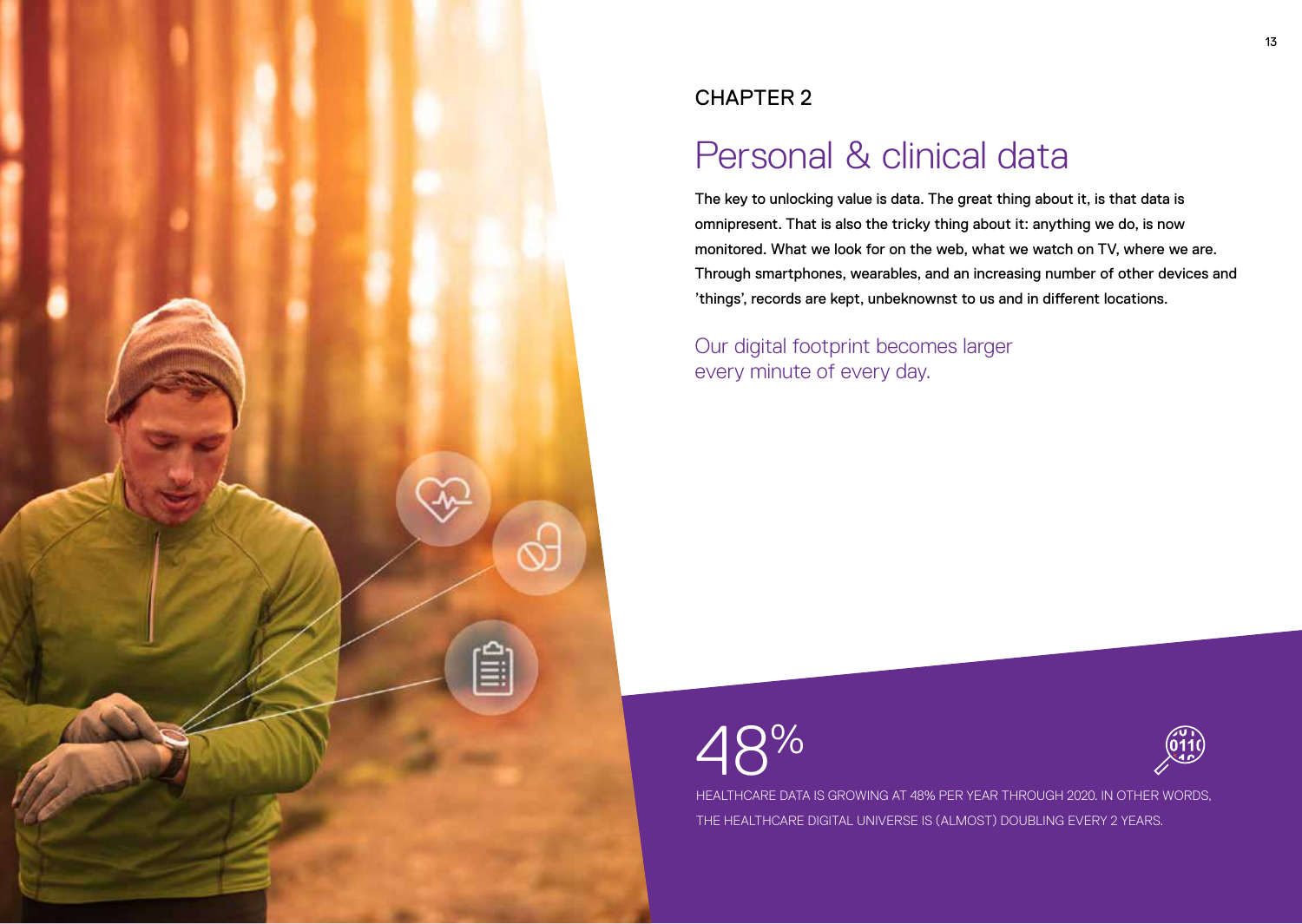## *i*

### **ON PERSONAL DATA**

Personal data within connected care extends beyond patient data. While patient data remains crucial for many domains (such as drug development), increasingly, data from healthy people is gaining in importance. 'Healthy data' helps us lead a healthy life. It fuels preventive care and empowers people to take control over their health.

Personal data in connected care = patient data + healthy data

### **The Internet-of-Medical-Things is coming (IoMT).**

More and more things are being connected and the healthcare industry is following suit. By connecting wearables and implantable devices with networked systems and remote monitoring, an unparalleled wealth of more accurate data can be continuously captured. Insights from IoMT could be used to improve adherence, define better diagnoses, and, more generally speaking, amass from these data lakes, new insights to advance drug and treatment development.

More and more data is being collected from patients and healthy people alike. Consider, for example, the various fitness trackers that collect an avalanche of data from a very diverse set of (healthy) people, or the **electronic** health record (EHRs) for patients that enable S<br>3505<br>3<sup>GPs and specialized physicians to get an<br>305</sup>

overview of a patient's medical history. But connecting all this data remains troublesome, for a variety of reasons. Compliancy with privacy laws and ethical management of personally identifiable information (PII) keeps data within silos. And often, rightfully so. Additionally, putting all data together just like that, isn't necessarily the right answer either. Data is only valuable when it generates relevant insights and conventional IT systems are unfit to capture, analyse or manage the continuously evolving volume and variety of data.

Today, technology is evolving so fast that legislation, as well as our human, moral and ethical standards have a hard time to keep up.

 billion  $\frac{4}{5}$ %  $\mathcal{O}$ 

… OF HEALTHCARE ORGANIZATIONS ACROSS THE WORLD WILL USE IOT-ENABLED BIOSENSORS BY 2019. Source: Worldwide Healthcare IT 2017 Predictions, report

A REPORT BY GOLDMAN SACHS ESTIMATED THAT THE TOTAL SAVINGS OPPORTUNITY OF IOMT COULD REACH \$305 BILLION. CHRONIC DISEASE MANAGEMENT ALONE COULD AMOUNT TO SAVINGS OF \$200 BILLION.

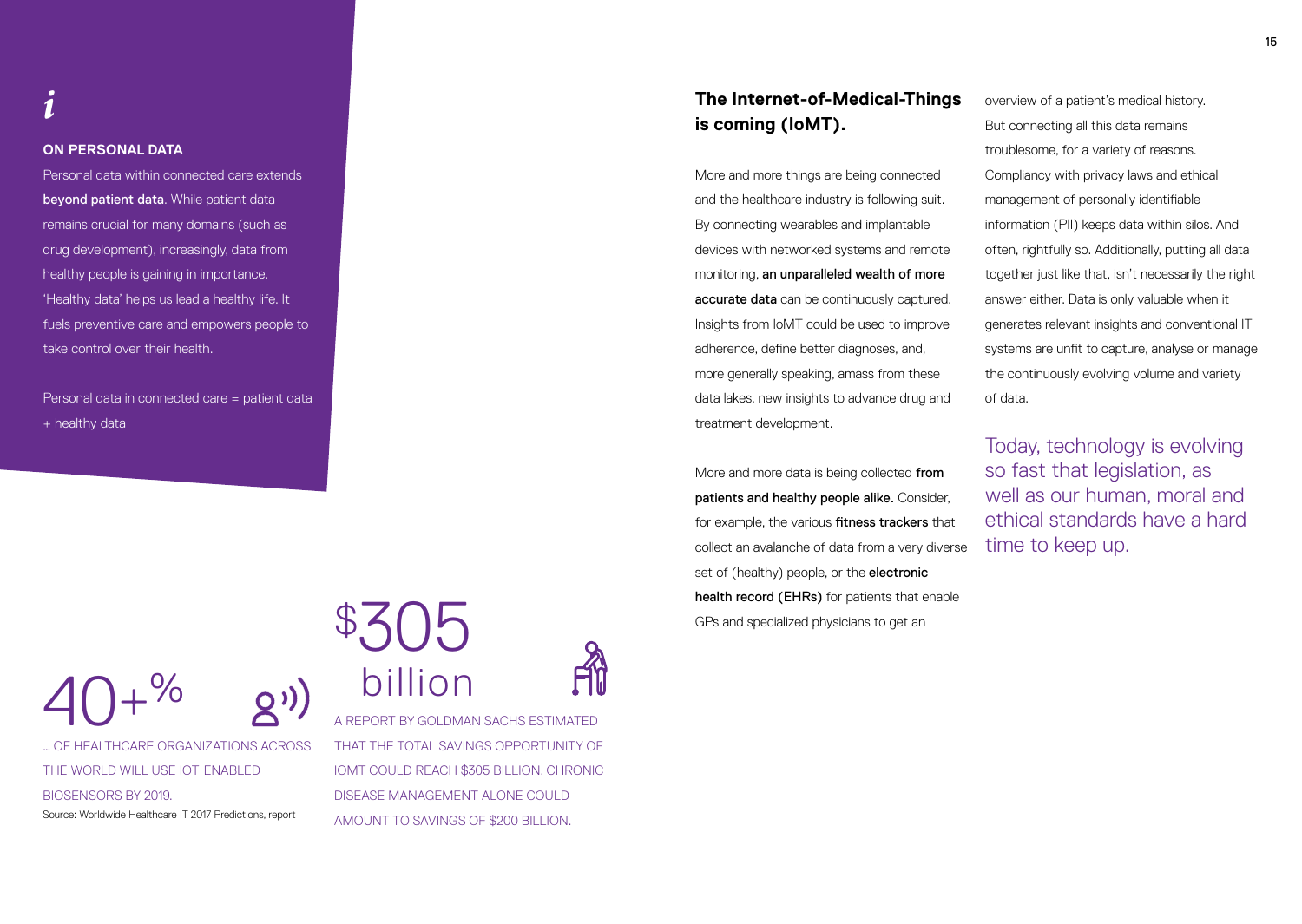## **DEALEMC**

### **A CLOSER LOOK – DELL EMC CUSTOMER CASE HEALTHEAST REDUCES COSTS AND INCREASES AGILITY**

**1** The situation – HealthEast Care System is the largest, locally owned healthcare organization in the East Metro area of Minneapolis-St. Paul. The organisation comprises four hospitals in addition to outpatient services via primary and specialty care clinics, home care, and medical transportation services. HealthEast employs 1,500 physicians and 5,800 staff members.

**2** The challenge – HealthEast's legacy systems were holding the organization back and putting it at risk. Space, power and cooling were at 89% of capacity. The organisation was using a variety of inflexible systems cobbled together. Too much time and budget was spent keeping everything running, rather than adding value to the business. On top of all that, HealthEast relied on a single data centre while its second location had only limited capabilities.

**3** The approach – HealthEast deployed two Vblock Systems 720, one in its primary data centre and the other in a secondary data centre, in addition to EMC® Isilon® storage to provide archiving for MRIs, X-rays, and anything related to medical imaging.

The primary Vblock 720 also serves as the Target Platform for HealthEast's Epic Electronic Health Record (EHR) system, in addition to supporting more than 300 other applications to deliver a full continuum of care.

Having a production-capable Vblock 720 in the secondary data centre allows HealthEast to completely fail over to that location in the event of a disaster. The secondary centre is used

Read the case study: www.vce.com/asset/documents/healtheast-casestudy.pdf

for development and testing as well. EMCs VPLEX assures near real-time data replication between the two sites. Now, systems can be brought back up quickly after a failure.

### **<sup>4</sup>** The result

- **•** Increased agility: the IT team can now respond to requests for new servers in hours rather than weeks. The introduction of innovations – such as Epic's MyChart Bedside, an interactive, tablet-driven application that enhances in-patient care – is streamlined.
- **•** Five-year TCO is expected to be 30% lower. The system now accommodates 1,100 virtual machines (VMs) compared to 500 VMs before – while only reaching 58% of data centre capacity
- **•** First-year operations savings are even greater at 50%. Those savings were

*"We now have a total cost of ownership that's projected to be 30% lower than before."*

Lou Gallagher Systems Director, HealthEast Care System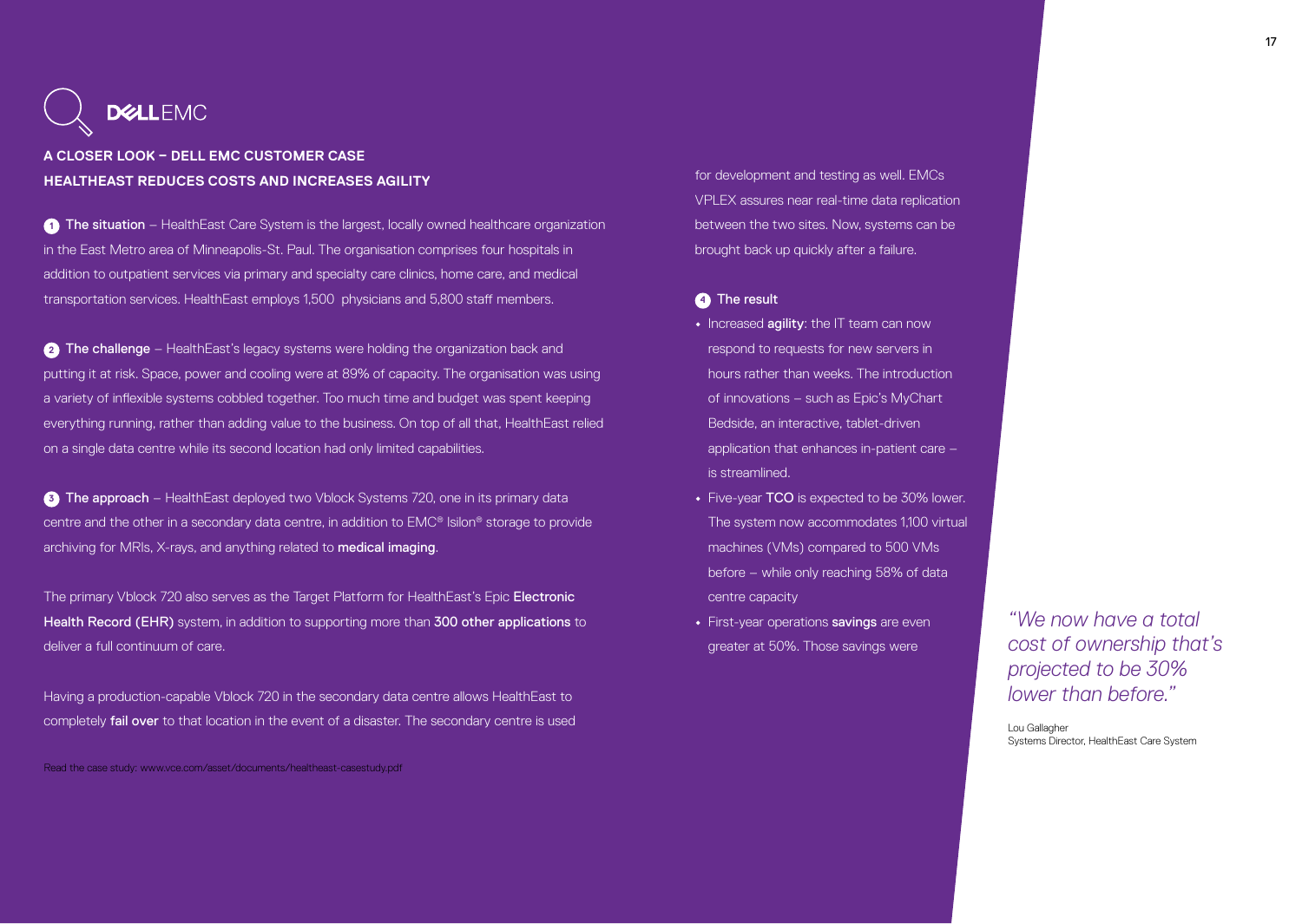

### **ARE YOU GDPR READY?**

On 25 May 2018, 2018, the General Data Protection Regulation (GDPR) takes effect. This European regulation is intended to strengthen and unify data protection for individuals within the European Union (EU). It also prescribes the rules governing the export of personal data outside the EU. The aim is to give citizens control over their personal data while simplifying the regulatory environment for international business. But GDPR comes with additional challenges, and many organizations are now confronted with a regulation that goes much further than anything that existed before.



### **Can we get some privacy, please!**

There are good arguments for collecting and assembling as much personal data as possible and then connecting it with as much other data as possible. But this also makes the great importance of privacy clear.

For example, the data used to find a more optimal treatment for orphan disease could, in the hands of an *insurance company*, be cause for potentially not accepting certain people. More thorough insights on the health history of employees can inform company hiring decisions. Overgeneralizations and a too simplistic usage of data may lead to biases that disproportionally disadvantage certain people or certain groups. This could ultimately lead to a less fair society.

### With big data, comes great responsibility.

While the industry has already strict rules about anonymizing personally identifiable information (PII), this becomes even more important as much more data becomes available. Under the right conditions, interoperability between health systems hold enormous opportunities. As patients, many of us would be happy to pass on lots of our personal (anonymized) data if it can lead to more personalized care in combination with bettering healthcare for mankind as a whole. But transparency will be key. As an individual, can I trust my data to be safe?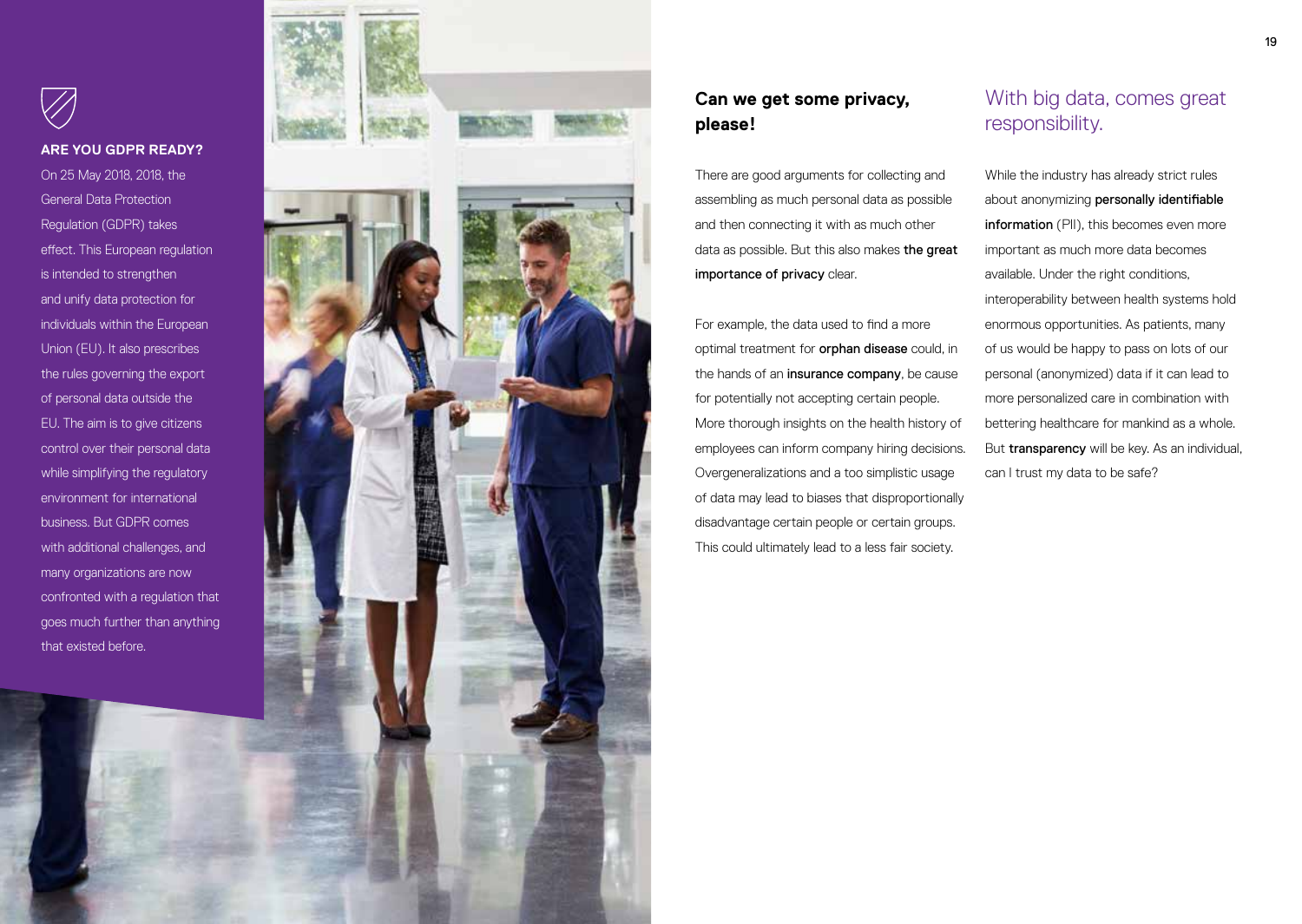# **TOWARDS MORE OPENNESS – 3 MORE CASES**

There is no lack of data as such. But generating useful insights from the data remains challenging. Here are three more cases on how more openness can lead to healthcare benefits for all.

- **•** Epidemiological data better data capturing and more data sharing combined with predictive analytics can help to take measures to prevent or limit the impact of outbreaks.
- **•** Open data more and more healthcare data is open, but accessibility is still limited due to a lack of data standardization and hurdles to sharing it. The industry, however, continues to work on this, for example through initiatives like CDISC (Clinical Data Interchange Standards Consortium). Awareness around open data also continues to evolve, not in the least amongst publicly funded research institutes and universities.
- **•** Patient-generated health data (PGHD) more patients (and their caregivers) create, record and gather health-related data, such as biometric data, symptoms and lifestyle choices. This data helps to fill the information gaps, it supplements clinical data and it generates a more complete view on ongoing patient health.

*"As more and more techniques become available to extract sensitive information for almost anyone who's regularly online, companies may need an additional CEO, a Chief Ethics Officer, to guarantee proper use of personal data."* 

Philippe Gosseye Sr. Director HighTouch Marketing – EMEA, Dell EMC 15% to 60%

20 21 22 23 24 25 26 27 28 29 20 21 22 23 24 25 26 27 28 29 29 20 21 22 23 24 25 26 27 27 28 29 20 21 22 23 24



THE RANGE OF EFFICIENCY IMPROVEMENTS IN THE HEALTHCARE SECTOR THAT COULD BE REALIZED THROUGH MORE CONNECTED DATA. Source: Volterra Partners, 2014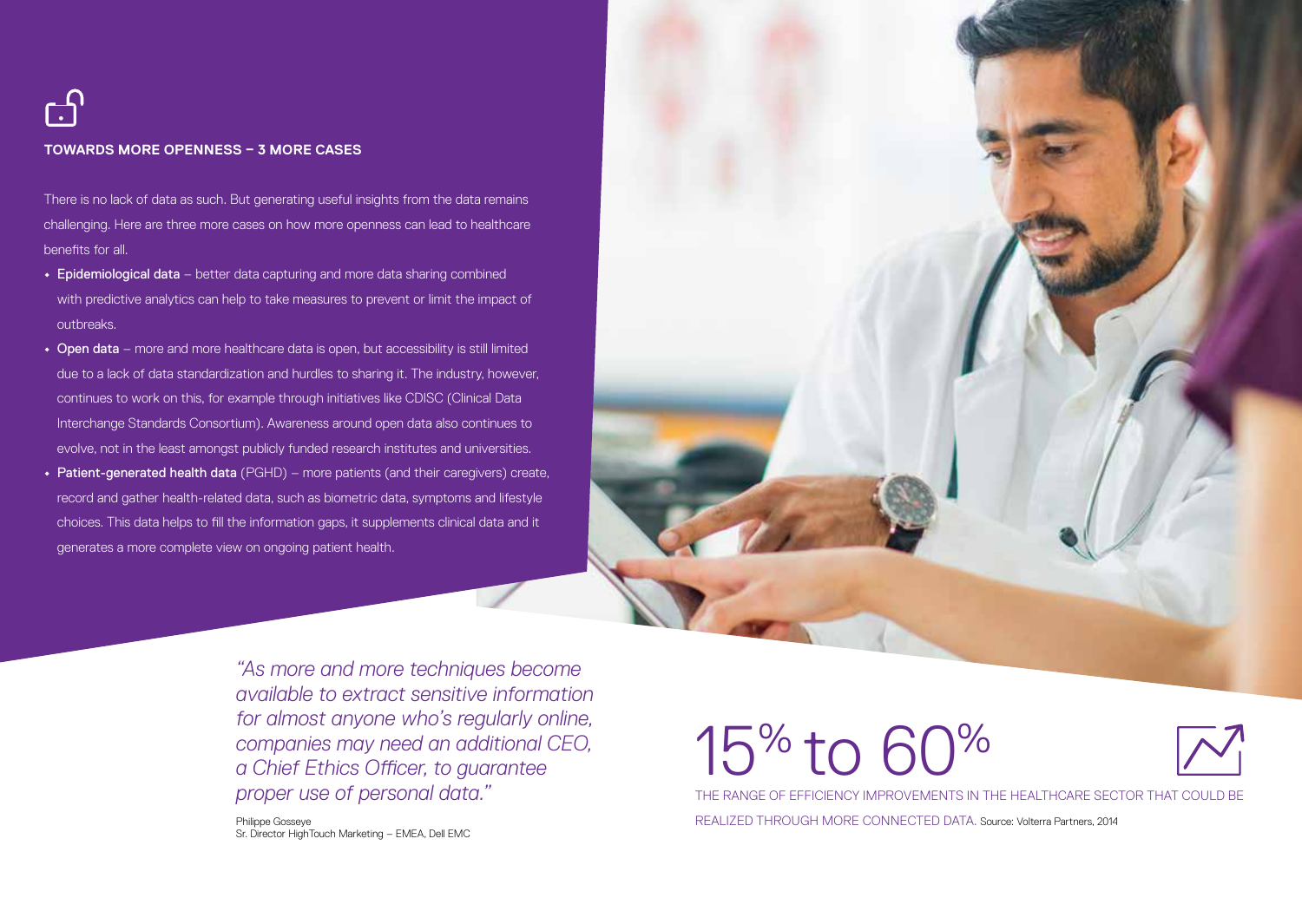### **DEALLEMC**

### **A CLOSER LOOK – DELL EMC CUSTOMER CASE ST. CLOUD ORTHOPEDICS TACKLES CYBERTHREATS**

**1** The situation – St. Cloud Orthopedics is a leading provider of bone and joint care from Minnesota (US).

**2** The challenge – After a ransomware attack at a partnering hospital, St. Cloud Orthopedics conducted a security audit. This yielded the recommendation to add an anti-malware solution to protect against advanced persistent threats (APT).

**3** The approach – The focus was on protecting patients' data from cybercriminals, avoid becoming a victim of ransomware, comply with increasing regulations but, at the same, keep accessibility to data for staff high. St. Cloud Orthopedics implemented the Dell Data Protection | Endpoint Security Suite Enterprise. To better manage the insight and control over software on client devices, the Dell KACE K1000 Systems Management Appliance was installed as well.

**4** The result – The clinic now manages 350 devices with Dell solutions that encrypt drives, protect against APTs, and automate endpoint management including event ticketing and software patches. Ransomware and other malware is now stopped before it can execute. Patients' health and credit card information is fully protected. Compliance with federal regulations is simplified while mobility for clinicians and other employees is facilitated.

IT employees now spend less time manually monitoring client devices, while they also have one, single tool for encryption, anti-malware and reporting.

Read the case study: i.dell.com/sites/doccontent/corporate/case-studies/en/ Documents/2016-st-cloud-orthopedics-10022974-data-security-data-protection.pdf



Source: The analytics maturity model by Gartner

.

*"Our providers can work at the clinic or from home because we can allow client devices to leave our network and still stay HIPAA compliant with Dell data security solutions. If we are audited, we can prove all our devices are always encrypted and protected."* 

Jeff Duclos IT Director of Network Administration, St. Cloud Orthopedics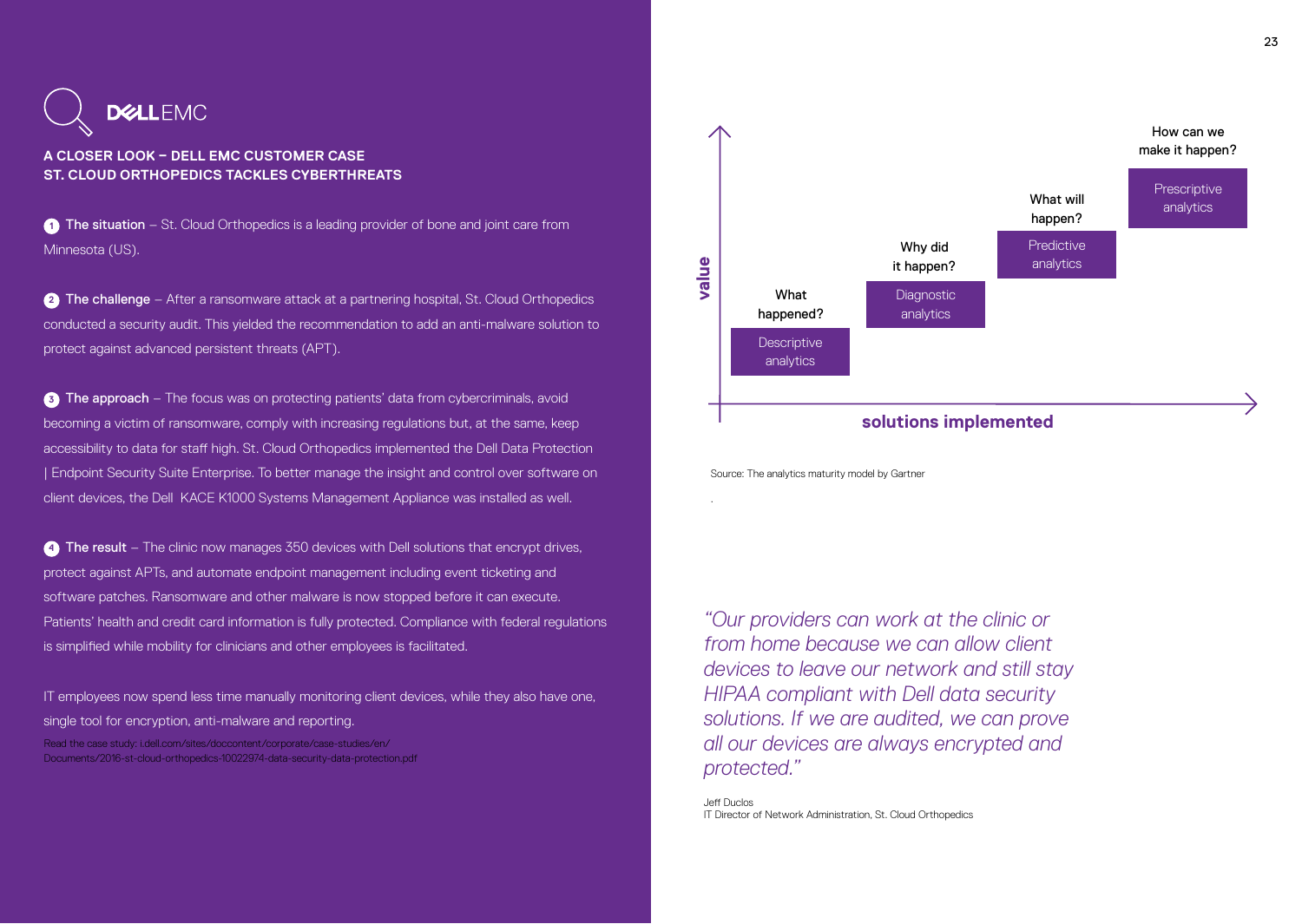### **Securing & protecting the healthcare organization**

A key tenet of Digital Transformation is security and protection. Many health organizations and their IT departments are challenged to combine:

**1** a going concern with

**2** business and technological agility. In other words: how to keep your operations going, in full safety and security, while also innovating on new business models and new technologies?

Increasingly, health organizations look at specialized suppliers to guarantee patient data safety, detect possible threats, safeguard IP, and more, while keeping data as accessible as possible through whatever device. No small feat by any account. For example, to protect their organization from security threats and the possible loss of critical customer data, a growing number of hospitals is now insured against hacking, cybercrime and extortion. There is a certain urgency, as care institutions carry an increasing amount of medical and patient data.

Better connected data moves the analytics needle. Therefore, improved descriptive information can enable more accurate diagnoses.

This holds the potential to impact the complete healthcare value chain. And this can greatly benefit the individual as well, who can now make better informed health decisions and play **a more proactive role in** staying healthy or getting better.

This is where preventive care comes in.



### 巨斗

### **KEY TAKEAWAYS ON PERSONAL & CLINICAL DATA**

- **•** More and more data is collected
- **•** This is fuelled by the Internet-of-Medical-Things
- **•** With this comes a stronger need for more data security
- **•** More connected data can make every stakeholder within

the health ecosystem a whole lot smarter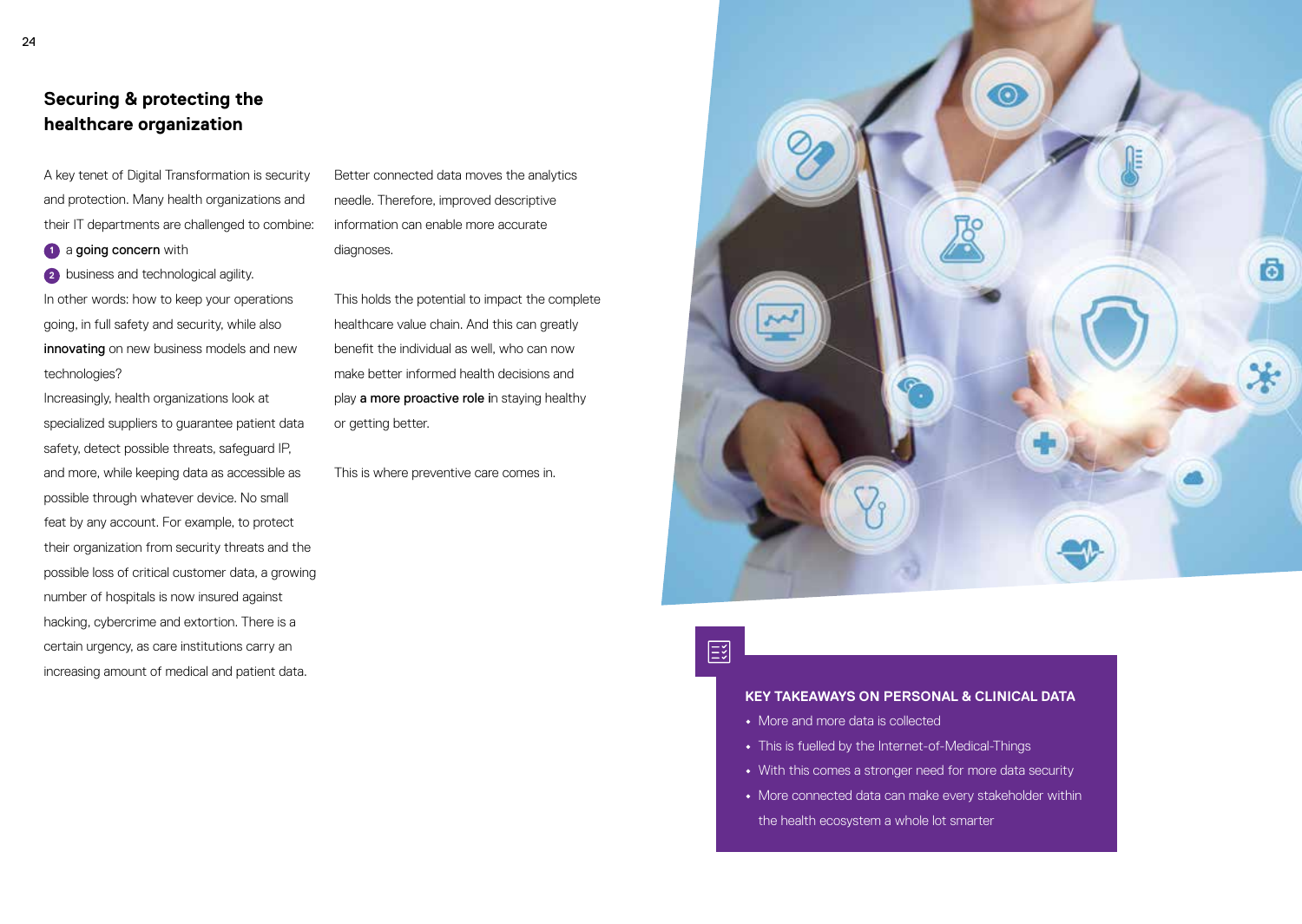

### CHAPTER 3

### Preventive care

Our societies are troubled by lifestyle diseases. We all live longer, but staying healthy remains challenging. To keep it all affordable, much is expected from the individual as well as from many other stakeholders in the healthcare ecosystem.

### **ON PREVENTIVE CARE**

Preventive care - often linked to lifestyle diseases (e.g. diabetes, obesity, alcohol and drug abuse, sedentary behaviours and physical activity, and nutrition) - consists of a wide series of actions and measures taken to **1** prevent chronic and acute diseases and *I* ON PREVENTIVE CARE<br>Preventive care - often linked to lifestyle d<br>(e.g. diabetes, obesity, alcohol and drug ab<br>behaviours and physical activity, and nutrit<br>series of actions and measures taken to<br>**O** prevent chronic and

**2** promote individual and community health.

It can be as diverse as

- 1<sup>1</sup> staying healthy by regularly working out and adopting healthy nutrition habits, to
- **2** closely monitoring existing conditions to prevent further escalation.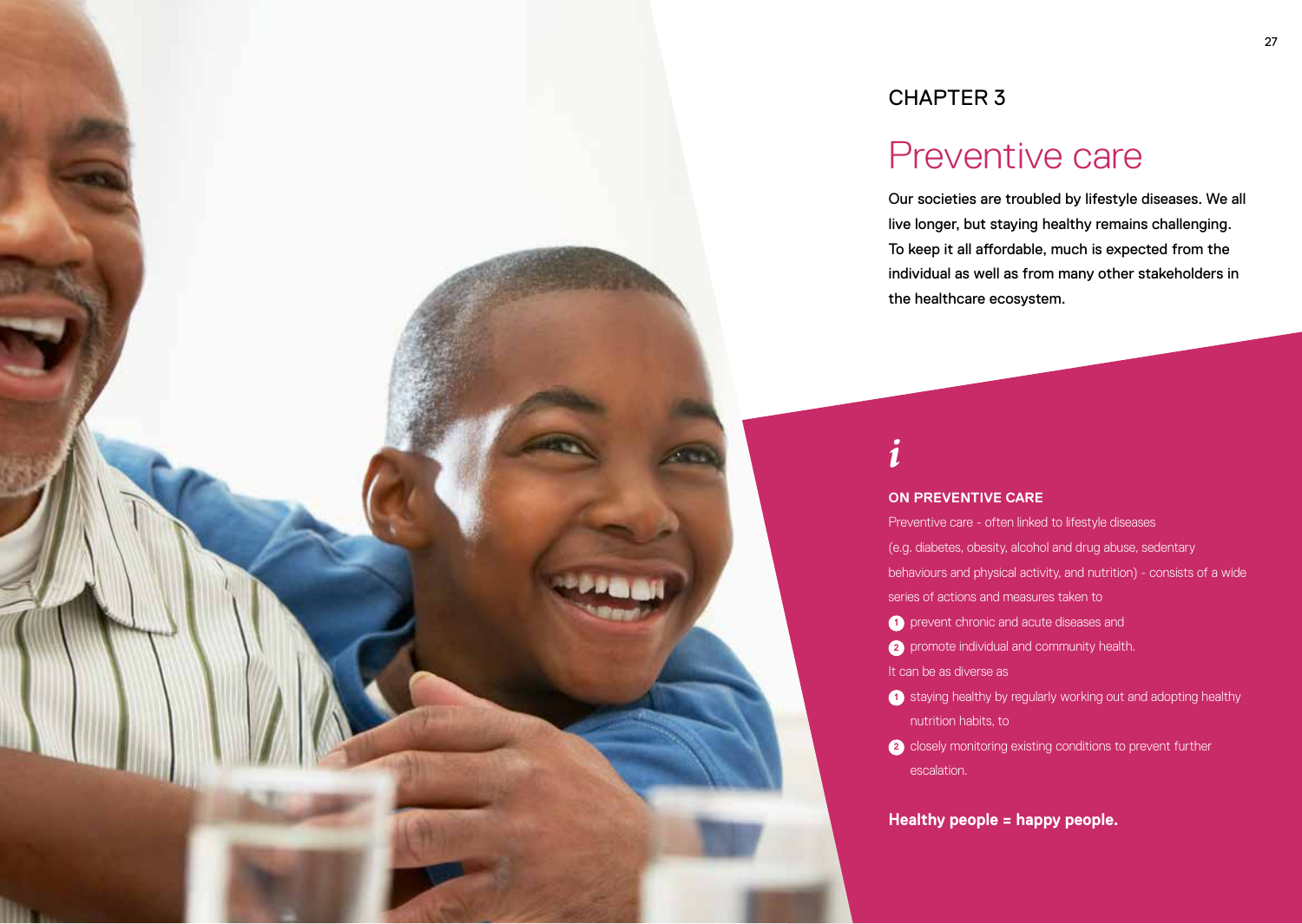### **The broad spectrum of disease prevention**

Increasingly, individuals are considered the gatekeeper of their own health.

But each of us face personal and diverse challenges that limit the way we can offset future health issues. We do not control our own genes. We can only moderately control our environment. We even have only modest control over our lifestyle. Over-emphasizing individual responsibility poses risks of creating a less fair and less ethical society.

While companies are expected to operate ethically, often under a corporate social responsible umbrella (CSR), our meritocratic societies and cultures increasingly emphasize ISR: individual social responsibility. But such a is, in many cases, too limited and often neglects the social fabric of our societies, genetic dispositions and elements of pure chance and bad luck.

Much can be expected of individuals, and technology can definitely help many of us to manage our health even better.

But health cannot become the sole responsibility of the individual.





### **GENOMICS ENGLAND**

The 100,000 Genomes Project, initiated by Genomics England, sequences 100,000 genomes from around 70,000 people. Participants are 1) patients with a rare disease (and their families) and 2) patients with cancer.

With around 160,000 cancer deaths a year and over 330,000 new cases reported a year in the UK alone, every advancement in this field is most welcome. Especially as these numbers are expected to rise due to the ageing population.

*"Many more cancer types, including those for which there is hardly any successful current treatments such as lung cancer, could be helped if only we knew which gene changes were important."*

Although rare diseases may seem less common, because there are so many of them (between 5,000 and 8,000), a staggering 3 million Brits are impacted. That amounts to 6 to 7% of the UK population or 1 in 17.

Read the blog: emergingtechblog.emc.com/big-data-genome-project/ "Knowledge of the whole genome sequence may identify the cause of some rare diseases and help point the way to new treatments."

The 100,000 Genomes Project intends to speed up the diagnosis stage and, in time, enable the development of more precise treatments as well as personalized medicine.

Genomics England – made possible by the National Institute for Health Research, NHS England, Public Health England and Health Education England – uses a DELL EMC hybrid cloud platform for its large scale analytics. An Isilon data lake is used to collect all the data during genome sequencing. The Isilon data lake will store 17PB of data and make this available for multi-protocol analytics. Alongside this, 24 X-Bricks of all-flash XtremIO is in place to support virtualised applications. EMC's Data Domain and Networker are used to provide back-up services. The net result is a resilient infrastructure that supports massive scalable data storage with robust analytics.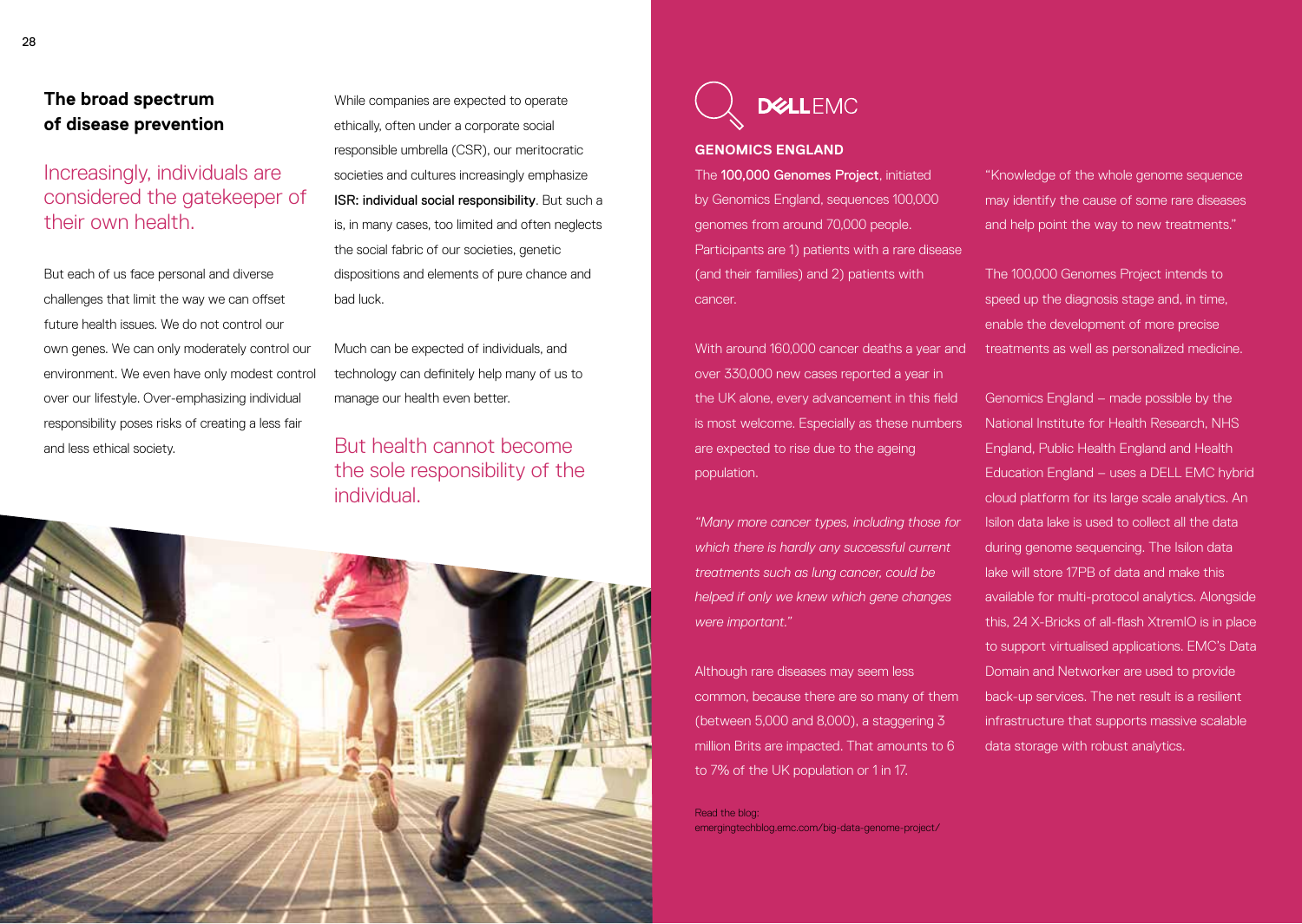### **Evidence based medicine 2.0**

The modern healthcare profession has always been driven by evidence. But evidence-based medicine (EBM) is expected to enter a new age once semantic bots are able to analyse all the available data automatically. Much is expected from computer programs running through the ever-increasing mountains of data, not just from scientific literature and clinical reports, but from any relevant source available.

The combination of big data, text mining, artificial intelligence and machine learning, could potentially yield new insights that would be impossible for any individual or group of individuals to retrieve. These new insights could greatly help HCPs make better decisions for their patients.

> *"Evidence-based medicine (EBM) is the conscientious, explicit and judicious use of current best evidence in making decisions about the care of individual patients. It means integrating individual clinical expertise with the best available external clinical evidence from systematic research."*

David Sackett Professor, NHS Research and Development Centre for Evidence Based Medicine, Oxford



### **A CLOSER LOOK – DELL EMC CUSTOMER CASE UNIVERSITY OF IOWA HOSPITAL AND CLINICS**

**1** The situation – Surgeons at the University of Iowa Hospitals and Clinics needed to know if patients were susceptible to infections in order to make critical treatment decisions in the operating room. The infection rate impacts overall patient health and overall costs.

**2** The challenge – Predict which patients have the biggest risk of surgical site infections, in order to reduce the infection rate, thus improving patient care and decreasing costs.

**<sup>3</sup>** The approach – Historical EHR data was merged with live patient vital signs to predict infection likelihood. This provided doctors with real-time, predictive analytics during surgical procedures.

**4** The result – By harnessing the power of big data analytics, the surgical team now makes better evidence-based decisions during surgical procedures. Surgeons are able to keep more patients safe. Surgical site infections decreased by 58%. The total cost of care decreased. Readmissions decreased by 40%.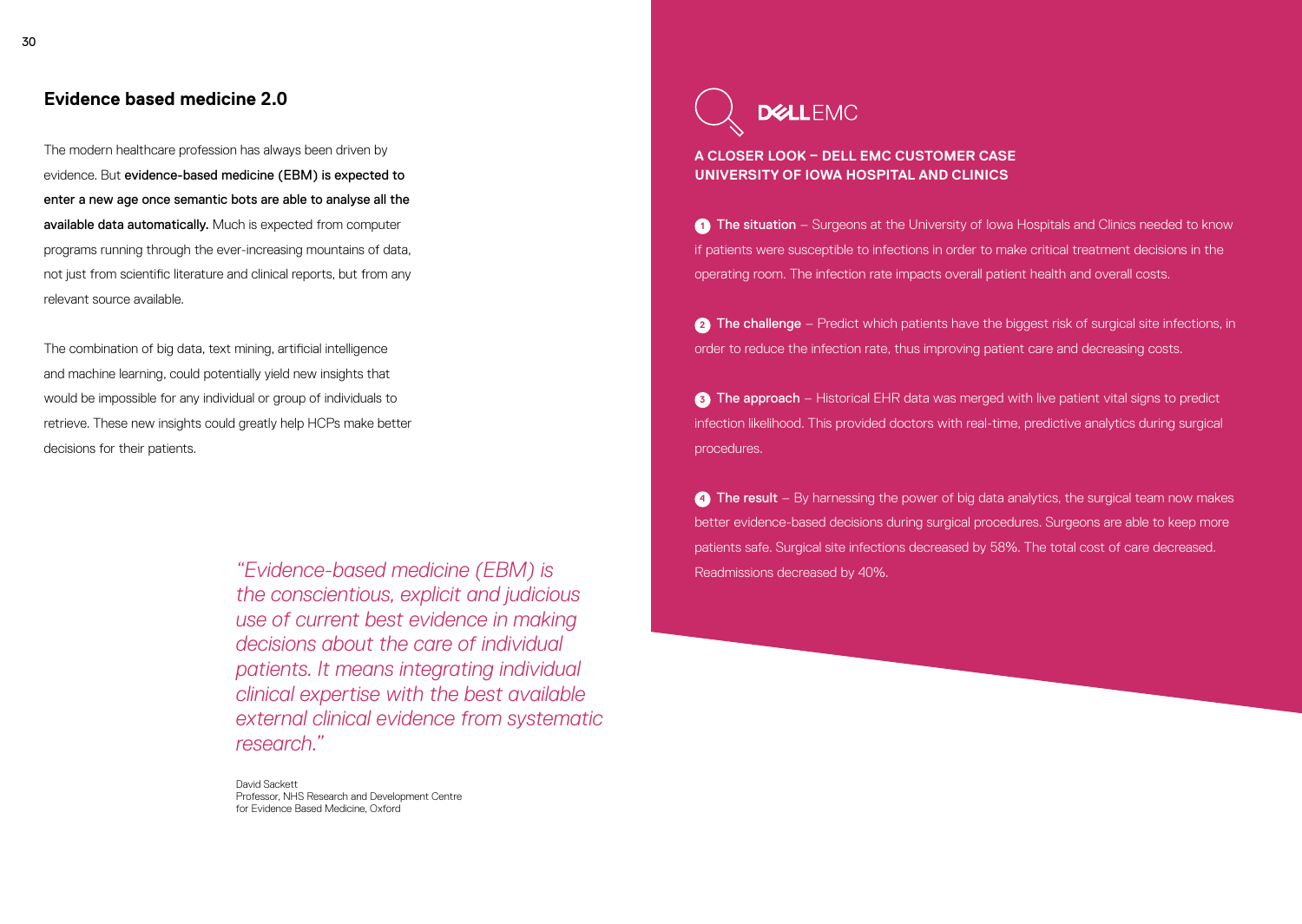

### **A CLOSER LOOK – DELL EMC CUSTOMER CASE BEIJING GENOME INSTITUTE (BGI)**

**1** The situation – The Beijing Genome Institute (BGI) is a leading company in biological research. Its high-performance computing (HPC) capabilities, however, ran against its limitations and the IT architecture, therefore, was quite complex.

**2** The challenge – Upgrade the HPC, in order to 1) bring down the cost of sequencing, 2) make sequencing more widely accessible, 3) enhance the organization's biological research capabilities.

**<sup>3</sup>** The approach – BGI adopted a Dell modular infrastructure to enhance its HPC platform for biological computing. Since using a more modular architecture, peak values of 288.5 teraflops (Tflops) have been achieved.

**4** The result – BGI was able to develop the gene sequencing system, BGISEQ-500, a one-button sequencing technology that supports DNA sampling and delivers an analysis in just 24 hours. Precision of human genome testing has increased to 99.99%. At the same time, the total cost of ownership (TCO) of the biological computing HPC platform diminished by 20%. Since the inception, around 214 thesis articles have been published in international toptier magazines, including Nature.

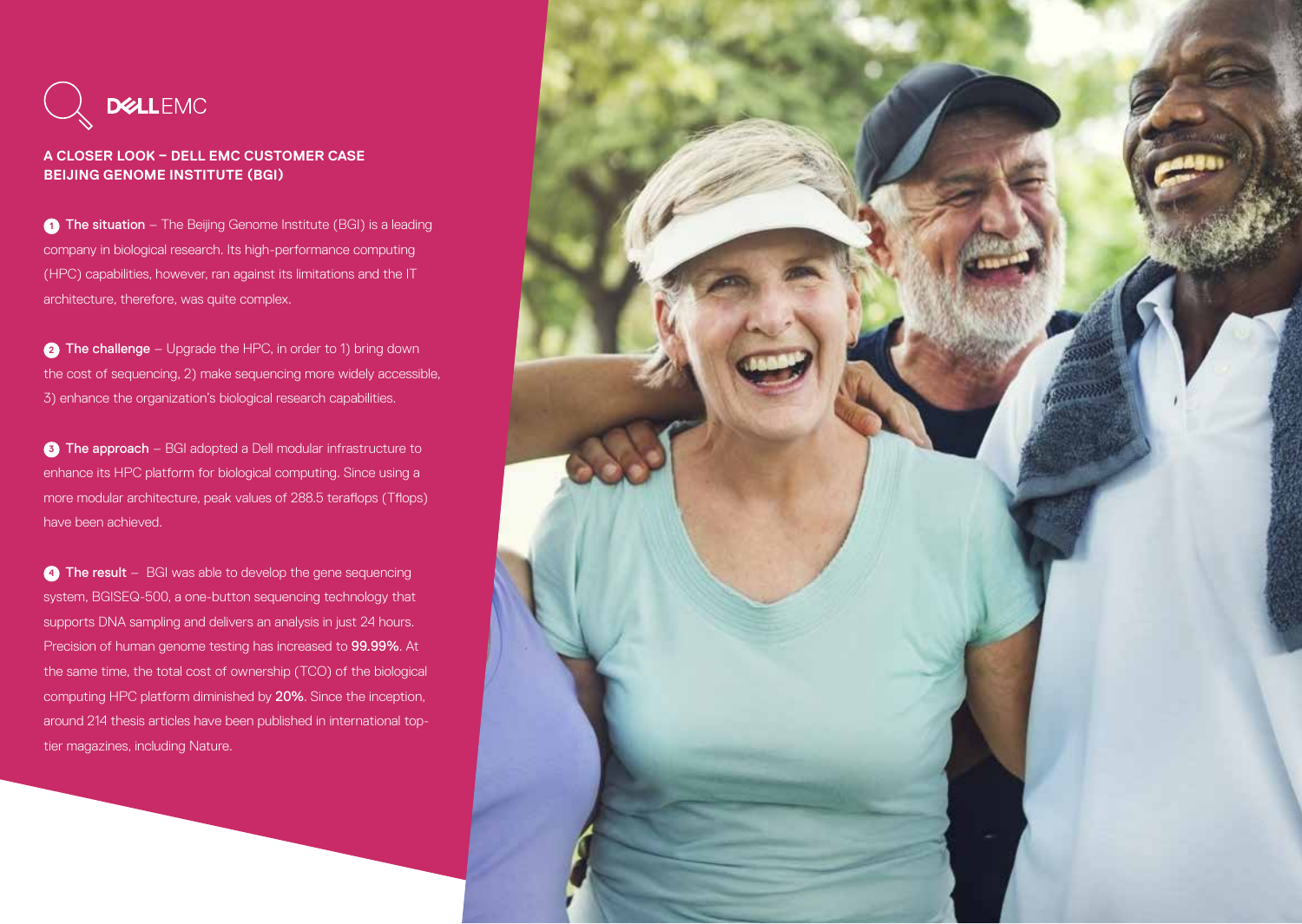### **Budget control vs. personalized medicine**

Logically, governments want to control healthcare expenditures. But this may be at odds with the personalized care paradigm. Although the cost of individual genome sequencing has dropped dramatically, the reimbursement model for personalized medicine is, as yet, unclear. Considering the controversy around the cost of some orphan drugs, we can expect a heated debate over this in the coming years. The costs of treatment for a rare disease for one single patient can quickly run as high as several tens of thousands of euros a year.

Personalized care and medicine may deliver far better results compared to the blockbuster drug model, but at what cost?

One approach could be to give personalized medicine a similar treatment as orphan drugs: additional subsidies and measures to grant quicker market authorization could help boost the development of personalized medicine. As technology continues to evolve, costs are expected to drop further as well, giving personalized medicine a further boost.



### Eš

### **KEY TAKEAWAYS ON PREVENTIVE CARE**

- **•** Lifestyle diseases burden the healthcare budgets of governments
- **•** Preventive care can create efficiency gains, but the responsibility of individuals can only be stretched so far
- **•** As technology continues to evolve and *the cost for genomic sequencing decreases*, more becomes possible
- **•** New reimbursement models are likely to gain ground as well and pave the way further

## \$127billion

THE PROJECTED ORPHAN DRUG MARKET VALUE BY 2018. THIS WOULD ACCOUNT FOR 16% OF ALL PRESCRIPTION DRUG SALES. FOR MANY BIG PHARMA COMPANIES, ORPHAN DRUGS ARE KEY IN SURVIVING THE PATENT CLIFES FOR THEIR BLOCKBUSTER DRUGS.

Source: fiercepharma.com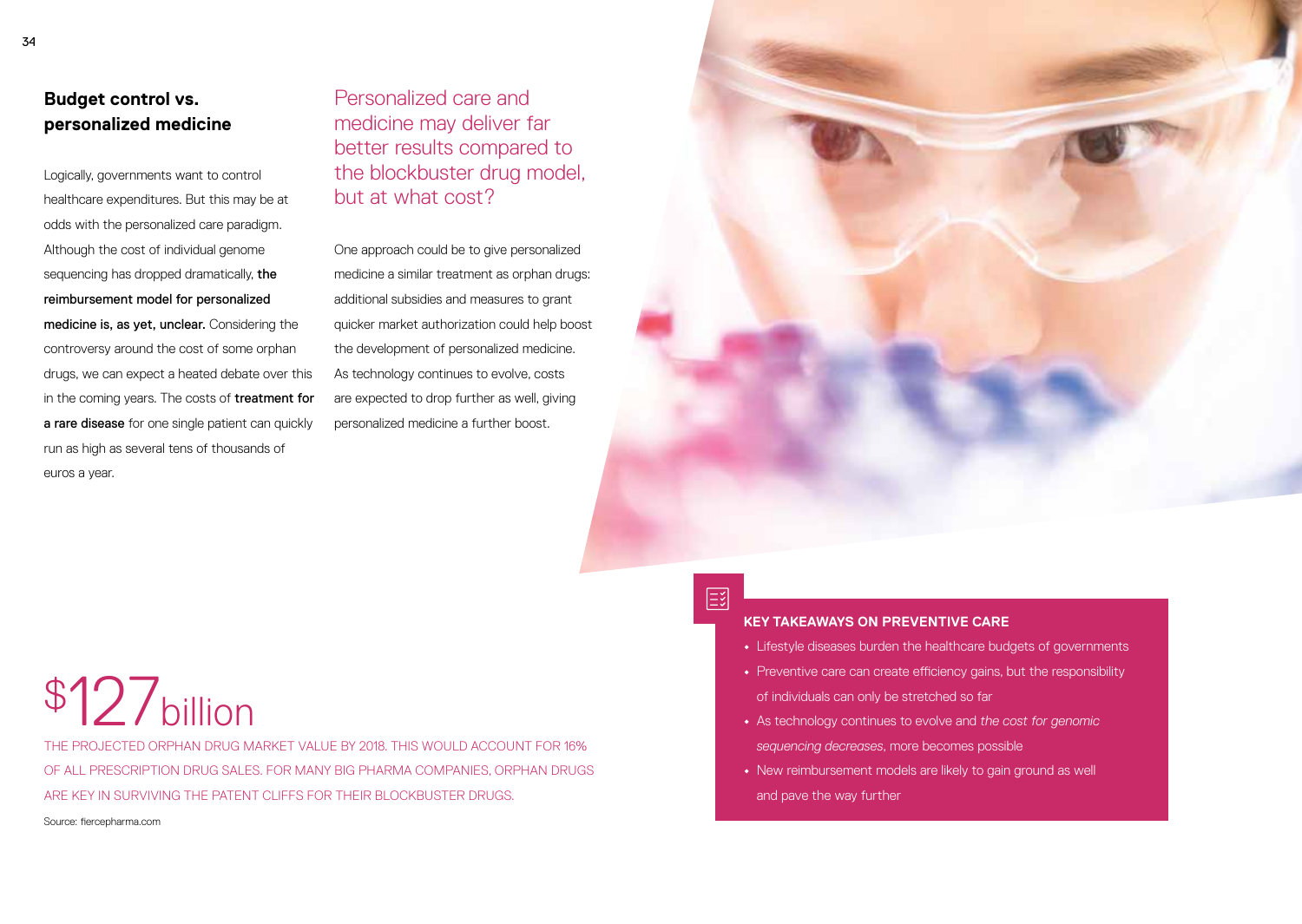

### CHAPTER 4

### Personalized care

Recent advancements in genome typing are making personalized care and medicine a reality. This can ultimately replace the old blockbuster drug model for an accountable care model.

 The still dominant 'one-size-fits-all' approach is increasingly considered too limited. This blockbuster approach does not help all patients equally well and is, to some, even life-threatening. And although electronic health records are being implemented more and more, connecting all data and making sense of it, remains challenging to many. While the UK spends £1.2 billion a year on chemotherapy it is, in fact, unclear just how adequate these treatments are. The outcomes are simply too poorly recorded to make sensible statements about this!

A 'one-size-fits-all' approach is an ill-fit for many patients.

6 %

... OF HOSPITAL ADMISSIONS IN THE UK ARE DUE TO ADVERSE REACTIONS TO DRUGS. ALSO, A GREAT MANY READMISSIONS COULD BE PREVENTED IF PATIENTS RECEIVED THE RIGHT KIND OF FOLLOW-UP.

Source: Sustaining universal healthcare in the UK: making better use of information. Volterra, 2014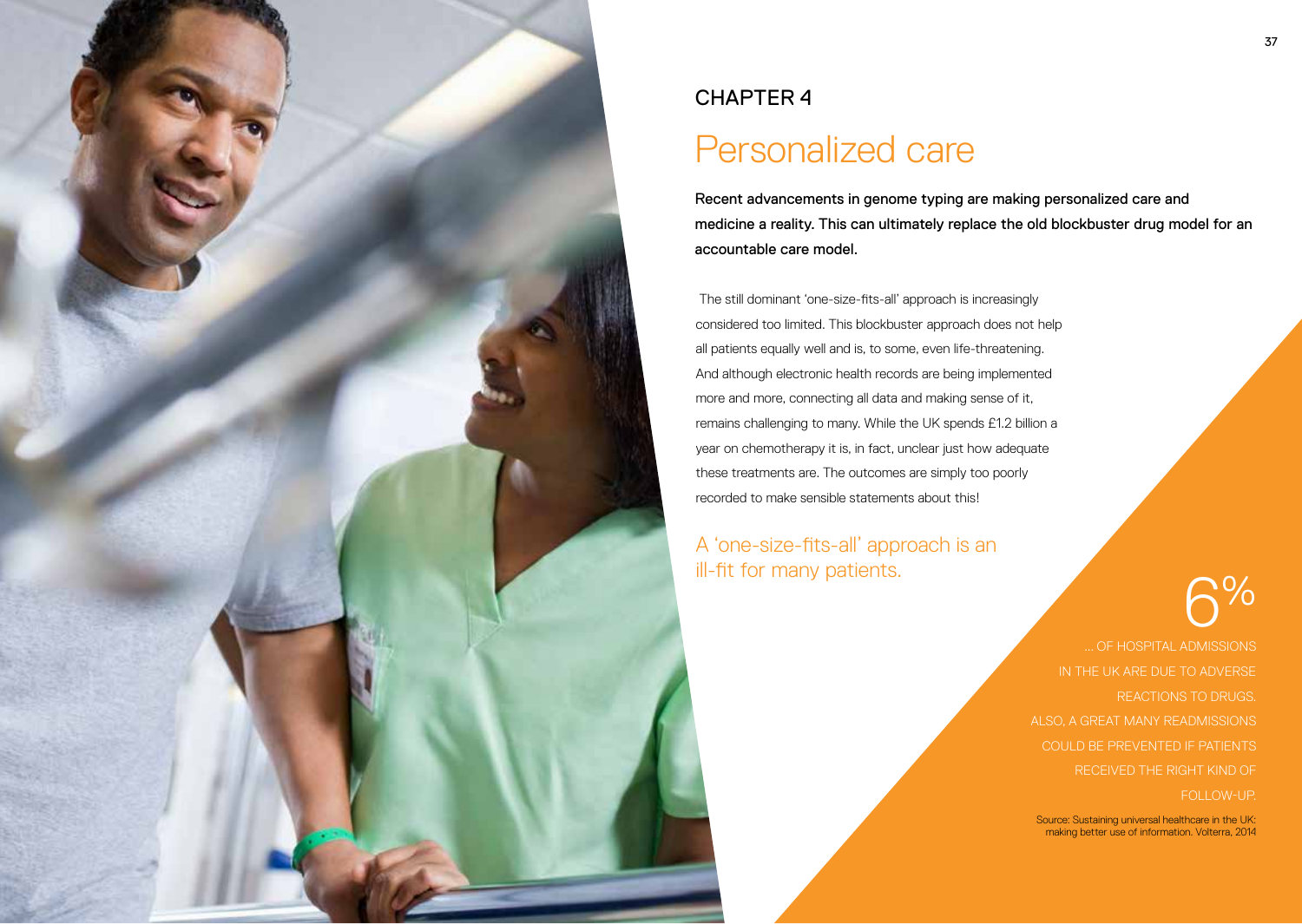The 'Pharma 2020: Challenging business models' report, PricewaterhouseCoopers

### **ON PRECISION MEDICINE** *i*

= "an emerging approach to disease management and genes, environment and lifestyle for each person. Precision medicine looks to move the needle from reactive medicine to proactive medicine. It's a clear move away from drugs and treatments for the broad population to a more precise, individualized treatment plan."

Source: InsideBIGDATA - Guide to Healthcare & Life Sciences, report



### **ON PERSONALIZED CARE**

Personalized care broadens the personalized medicine paradigm, and often starts from an individual's genetic analysis. Instead of targeting large groups with a one-sizefits-all approach, medical treatments are tailored to the

error' approach towards large groups of patients with lasersharp precision medicine towards individual patients. Source: InsideBIGDATA - Guide to Healthcare & Life Sciences, report

# 30%

PATIENTS THAT FOLLOW A MORE PRECISE / MORE PERSONALIZED TREATMENT PLAN INDICATE TO EXPERIENCE 30% MORE IMPROVED WELLNESS PERIODS COMPARED TO PATIENTS ADHERING TO A NON-PRECISION MEDICINE TREATMENT.

Source: InsideBIGDATA - Guide to Healthcare & Life Sciences, report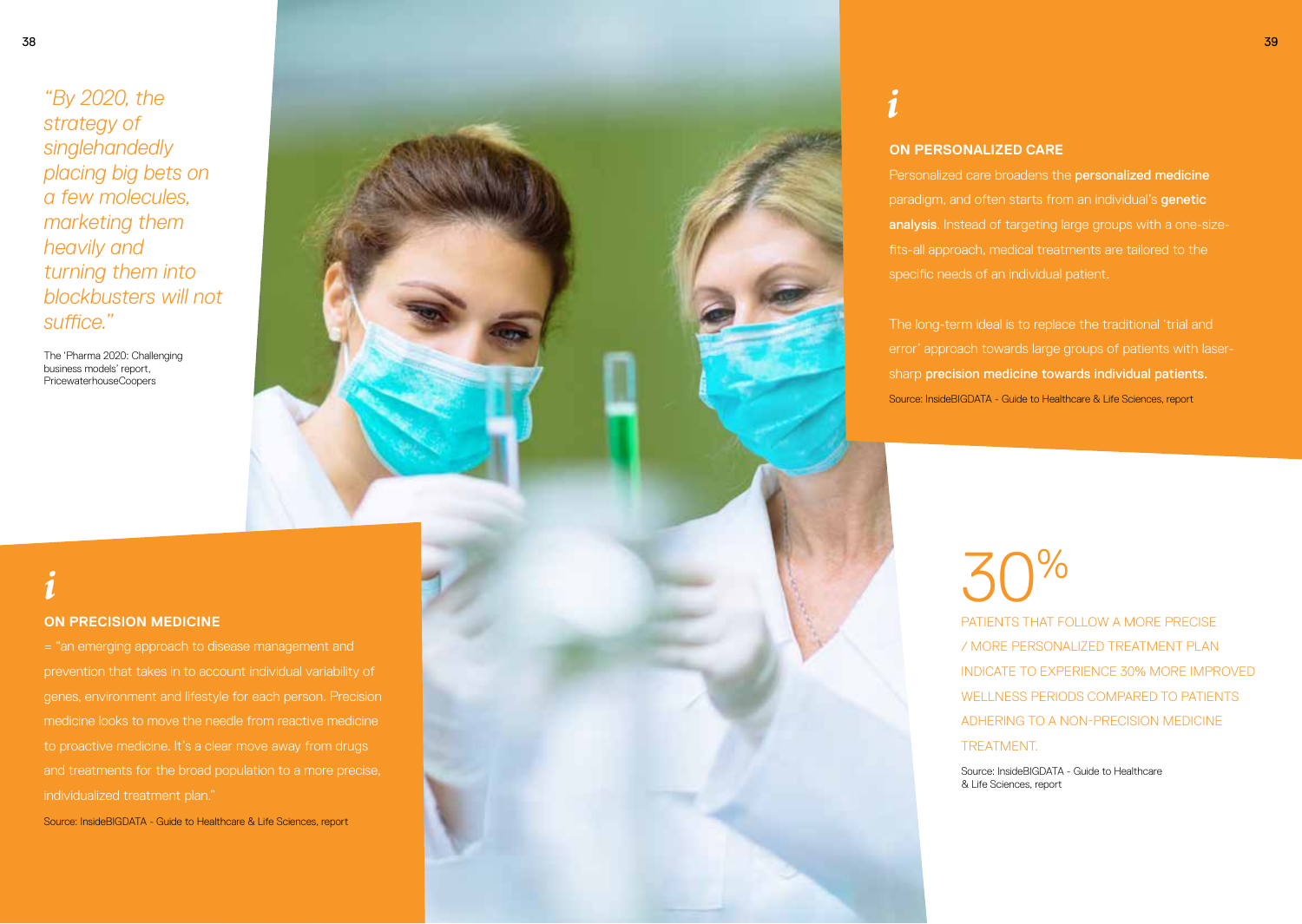### **Genomic sequencing**

Technical improvements in **high-performance** computing (HPC) have dramatically accelerated genomic analysis. The newest HPC systems for genomics provide organizations of different sizes with a highly flexible, end-to-end solution that includes storage, networking and analysis capabilities that were before only attainable with a supercomputer.

*Genomic applications are typically I/O or disk intensive, rather than compute intensive. These applications often process large numbers of files (15–200GB in size) in a specific sequence. So from a genomic research perspective, what matters is how many genomes a solution can process in a day, and how many kilowatts are needed to process one genome.*

*Tests show that genomic workloads run faster on HPC clusters with denser, bare-metal architectures and that larger processors often remain underutilized during genomic analysis. As a result, solid HPC systems for genomics include numerous midsize processors as well as large amounts of memory so that researchers get the fast performance they need to support both I/O- and disk-intensive workloads.*  What to look for in a HPC system for genomics:

- **•** High-speed processing
- **•** Energy efficiency
- **•** Reliability, flexibility and scalability
- **•** Accelerated data transfers
- **•** Plug-and-play versus customization options

## *i*

### **ON HIGH PERFORMANCE COMPUTING (HPC)**

"The practice of aggregating computing power in a way that delivers much higher performance than one could computer or workstation in order to solve large, complex problems in science, engineering or business." Source: InsideHPC.com

Thymine

Cytosin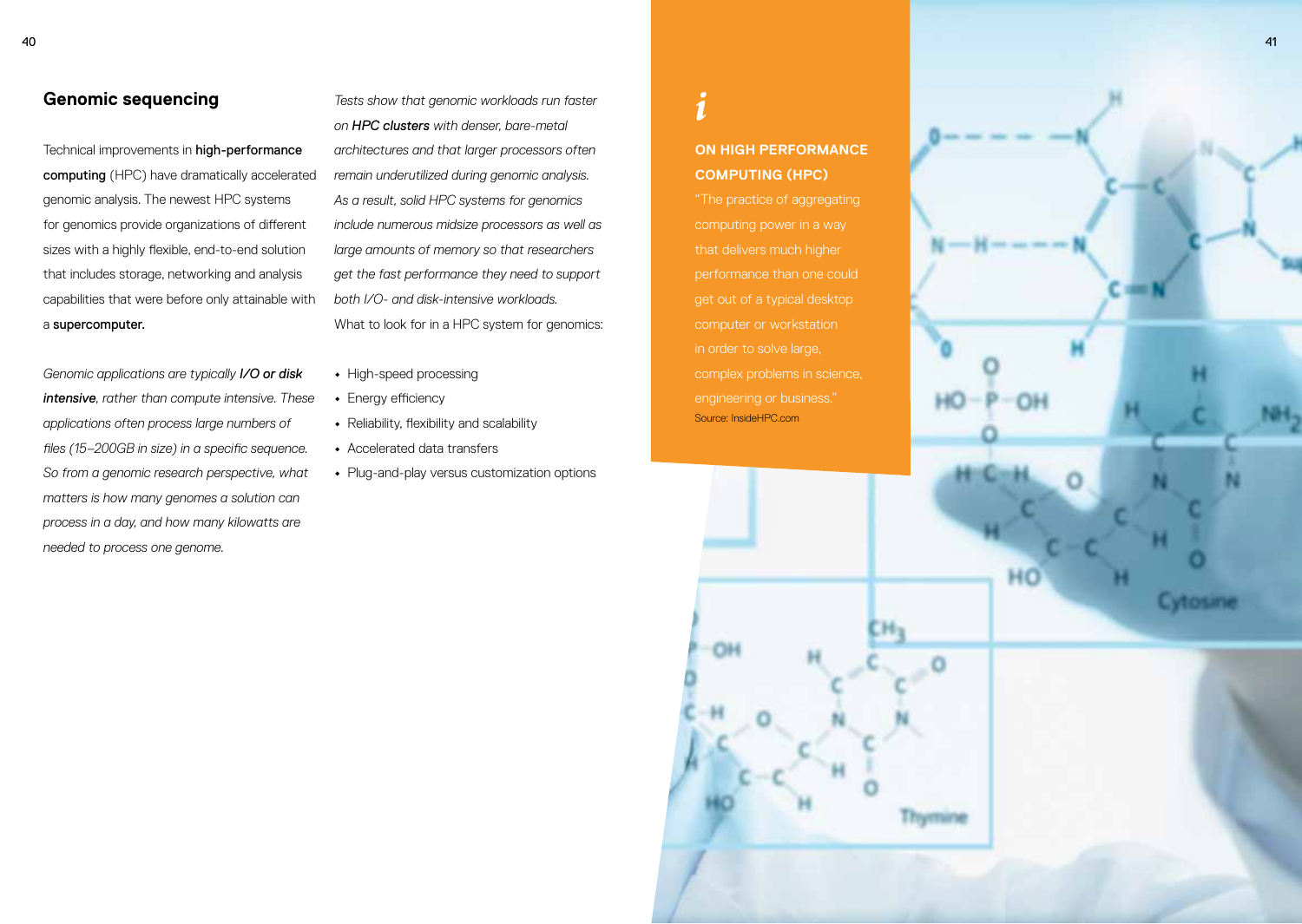### **Virtual care**

An increasing part of personalized healthcare will be delivered virtually: patient and healthcare provider interaction will increasingly become detached from the physical presence and will in many cases be replaced by information and communication technologies. A trend which is fuelled by …

- **•** Ageing populations and demographic changes
- **•** Increasing digital savviness of healthcare consumers
- **•** Further digitization of healthcare in general
- **•** Governmental efforts to reduce healthcare expenditures
- **•** An ongoing shortage of skilled healthcare staff to manage all patients face-to-face.

Patients play a role in this by using at-homedevices as well as through ongoing data collection (e.g. through wearables and apps). Physicians and other care providers can set to work with the data collected and provide personalized advice through video-conferencing and telemedicine.

And although lots can be virtualized, at this stage, actual human interaction is still key in many instances.

### Human interaction can't be reduced entirely to just bits and bytes.

But healthcare is expected to shift increasingly towards more virtual versus in-person care. To make that happen healthcare will have to become increasingly integrated and collaborative, both from a human and a technology point of view.

## 5.4 million



MARKET RESEARCH FIRM IHS MARKIT ESTIMATES THAT GPs WILL CONDUCT AROUND 5.4 MILLION VIDEO CONSULTATIONS A YEAR BY 2020.

# 85%

UK-BASED BABYLON HEALTH – A START-UP THAT DEVELOPED A CHATBOT THAT MIXES ARTIFICIAL INTELLIGENCE (AI) AND VIDEO AND TEXT CONSULTATIONS WITH DOCTORS AND SPECIALISTS – RECKONS THAT 85% OF CONSULTATIONS DON'T HAVE TO BE IN PERSON.

# 400

THE NUMBER OF NEW HOSPITALS BUILT IN CHINA EVERY YEAR.

Source: economist.com

## million

THE WHO EXPECTS THERE TO BE A SHORTAGE OF 12.9 MILLION CLINICIANS BY 2025. Source: WHO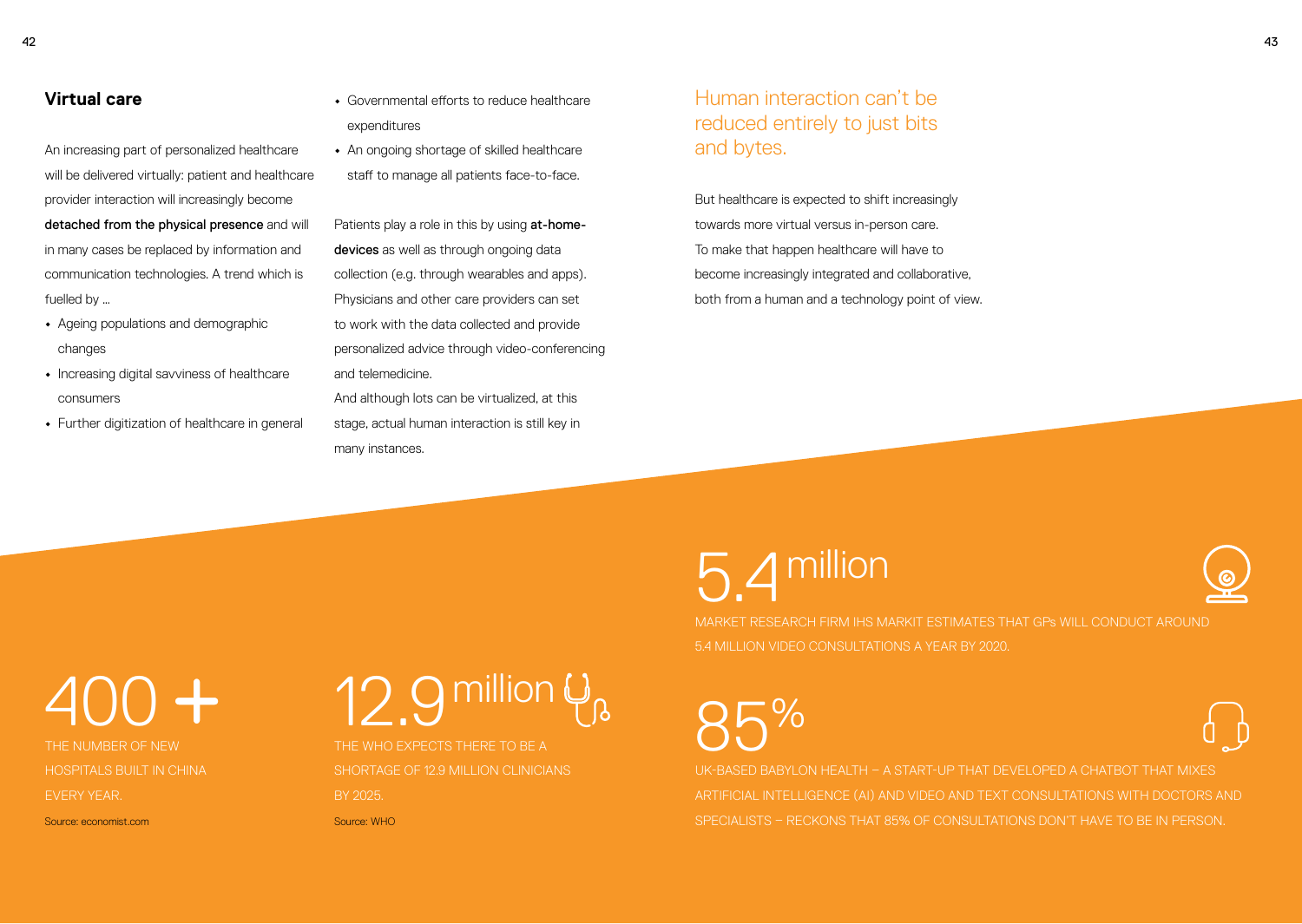### **DID YOU KNOW THAT…**  ?

… Philips has developed a mobile ultrasound scanner, called Lumify? With Lumify, high-quality portable ultrasound is available almost anywhere. Healthcare professionals can subscribe to it, download the Lumify app and plug the transducer into their smartphone or tablet. Scans are immediately shown on the HCP's mobile device. Faster diagnosis now becomes possible at the pointof-care.

10% … OF CARE IN WESTERN EUROPE WILL BE DELIVERED VIRTUALLY.

Source: Gartner, Transforming Care Delivery Through the Use of Virtual Care and Telemedicine, 2016

*"We provide a virtual clinic between 5 p.m. and 8 p.m. using Lync. So if a family is having an issue with a baby crying or not eating, they can quickly contact one of our team for support."*

Jim Barwick Executive Director of Transformation, Locala Community Partnerships

## **DEALL FMC**

### **A CLOSER LOOK – DELL EMC CUSTOMER CASE LOCALA COMMUNITY PARTNERSHIPS, UK**

**1** The situation – Locala Community Partnerships provides healthcare services such as district nursing, health visiting, school nursing and community dentistry in and around Kirklees in West Yorkshire. Clinicians on the move could call up patient records, but not much more. They had to make multiple trips to their offices to access other healthcare-related documents.

**2** The challenge – Locala wanted to integrate technology more deeply into the provision of healthcare services. Key goals were

**1.** boosting caregiver access to real-time patient data while being active in the field,

**2.** provide better services to patients and

**3.** concentrate home visits where they are most needed.

**3** The approach – Locala and DellEMC co-created a private cloud environment that keeps patient and healthcare data highly accessible and secure at all times. The solution was based on Dell PowerEdge servers, Dell PowerVault storage, Dell Networking switches and Dell SonicWALL firewall technology. With Microsoft® Lync™, staff can now make use of web and video conferencing on their client devices.

All in all, the solution combined cloud computing and services, mobile computing, unified communications and managed services (a single service desk from Dell).

**4** The result – The overall service towards the patients has drastically improved because:

- **•** Personnel at Locala now have constant, real-time access to clinical records and related patient data.
- **•** Residents can register their interest for e-consultations and speak to a GP via Lync at times when the clinics are closed.

Some quantifiable effects:

- **•** Patient-facing time has increased by 5%.
- **•** Virtual contact is set to rise by 20%.
- **•** Staff efficiency gains have helped to lower costs by 5%.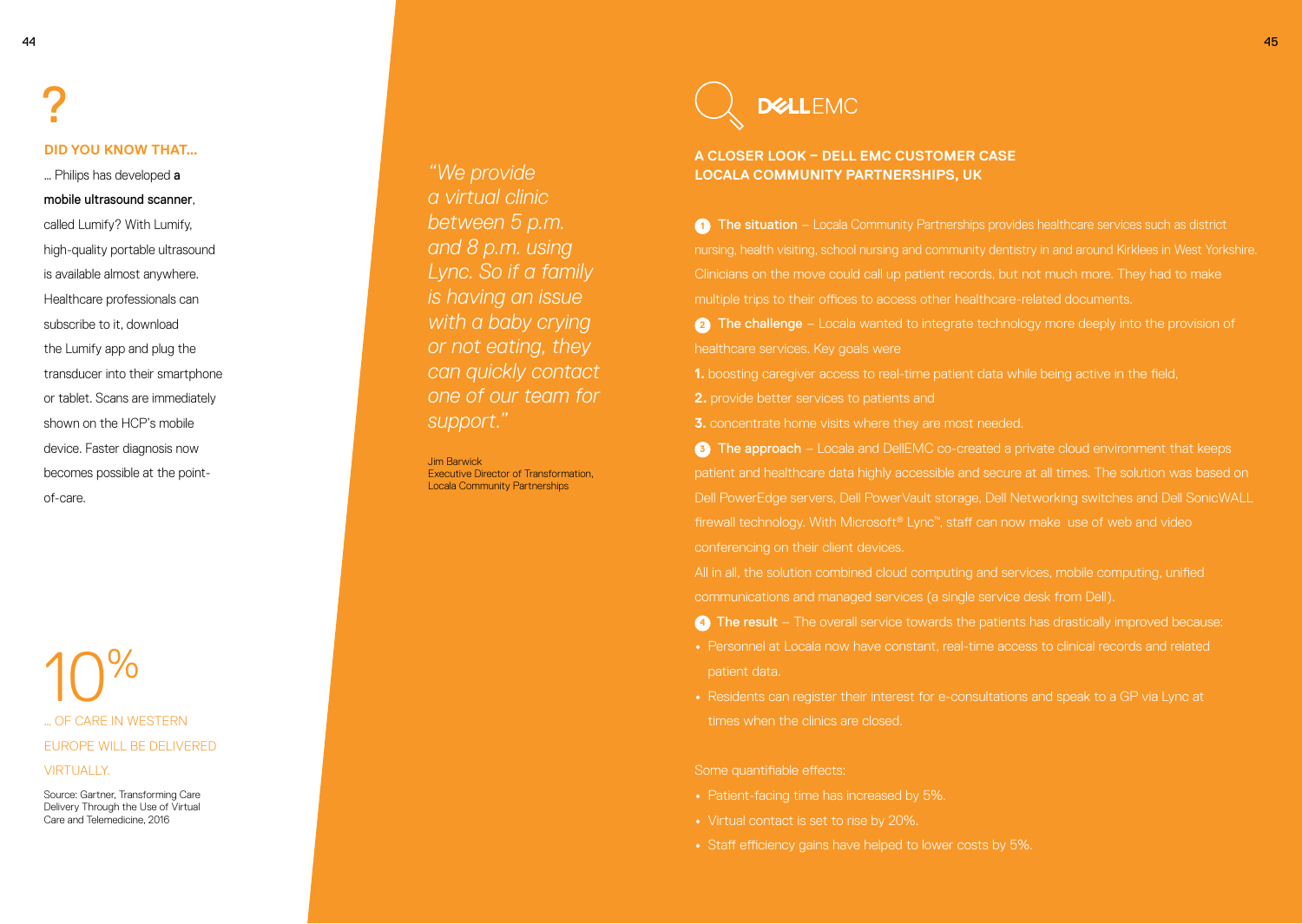

### **A CLOSER LOOK – DELL EMC CUSTOMER CASE TGEN'S CENTER FOR RARE CHILDHOOD DISORDERS**

**1** The situation – TGen's Center for Rare Childhood Disorders (C4RCD) harnesses the latest technological leaps in genome sequencing to pinpoint the causes of rare childhood disorders that largely remain a mystery to modern medicine. Often, there are just a few children, or even a single child, with a particular set of symptoms. However, according to the National Institutes of Health, there are close to 7,000 rare diseases and about 25 million people in the U.S. have one. Children that enrol in the C4RCD are clinically evaluated and have their genome tested, including the use of whole genome sequencing, spelling out the entire 3 billion letters of each individual's DNA genetic code. A single genome measures up to 4 terabytes, and sequencing that genome could take weeks to complete.

Every day, TGen bioinformaticians, geneticists and clinicians perform genetic sequencing in an effort to identify diseases and help more people survive them. To accurately diagnose disorders, TGen needs the right high-performance computing (HPC) systems to quickly run extremely complex algorithms that analyse multiple terabytes of genetic and molecular data on a patient.

**2** The challenge – Speed up the discovery of gene mutations by using a faster, more powerful

**3** The approach – The Dell EMC Genomic Data Analysis Platform was installed.

**4** The result – Both the volume and speed of research have increased dramatically. **1 million** CPU hours per month are now logged on the cluster. As a result, scientists and doctors can come to conclusions faster by processing more data in a shorter time frame. TGen researchers are now able to develop custom treatments at least one week faster than before. For example, conventional genome mapping for a personalized treatment for neuroblastoma can take up to 6 months. With DellEMC's Genomic Data Analysis Platform, this period was reduced to less than 4 hours.



### **KEY TAKEAWAYS ON PERSONALIZED CARE**

- **•** A one-size-fits-all approach is losing ground
- **•** Genomic sequencing is democratized thanks to technological advancements, bringing the personal genomic ID within reach of many more people
- **•** Care is expected to become more virtual: fuelled by staff shortages and increases in digital savviness from HCPs and patients alike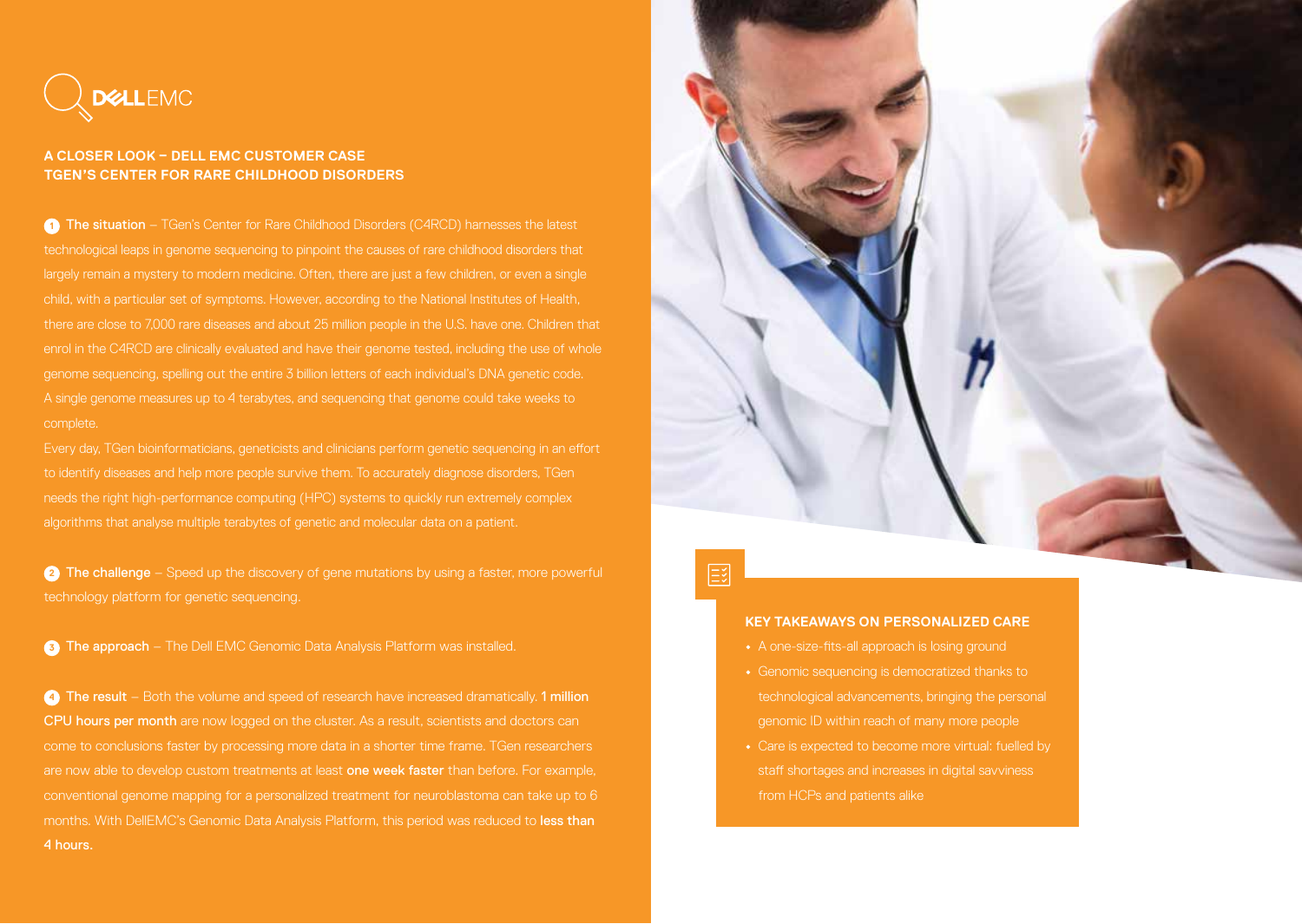

### CHAPTER 5 A holistic view

Much can be gained from connecting many more stakeholders throughout the healthcare ecosystem. Nonetheless, some big hurdles still have to be overcome to fully reap the benefits.

Imagine an electronic health record (EHR) that continually keeps track of your health. That collects data from your smartphone, wearables and, at some point in the future, implanted body sensors. A health record that starts from your unique genomic composition and that is refined as you walk through life.

Consider the possibilities if this health record would be connected to a centralized system that enables healthcare providers to monitor your health. A record that you, as an individual, can access as well. From which you can decide to share your anonymized data with other organisations (pharma companies, universities, etc.) to advance our understanding of human health.

Envisage this for millions of people worldwide, combined with the computing power needed to make sense of it all. In such a world, our understanding of our own health and of human health in general would multiply manifold.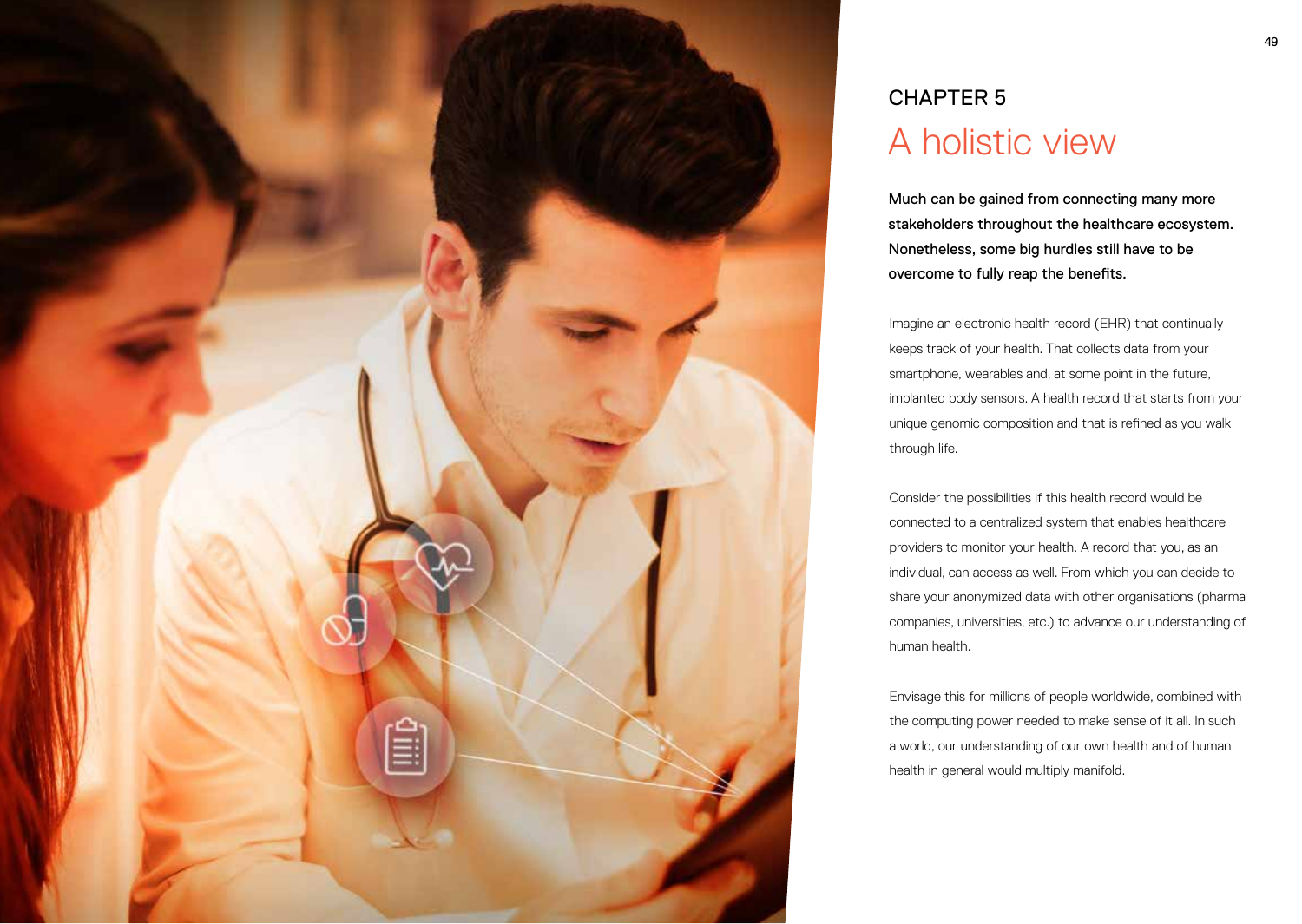Before we get there, there's much we still need to achieve. But the building blocks being laid now, already offer a glimpse of things to come. Our first steps towards a more holistic view is already delivering benefits in the fields of…

**•** Prevention, risk reduction and lifestyle changes. Connected data can help identify possible risky behaviour and smart technologies can suggest (or nudge us towards) healthier lifestyle choices.

**•** Early diagnosis. By continually capturing more data, health problems can be identified sooner, in some cases, even before symptoms are experienced. Treatments can be initiated sooner, which would be beneficial not only for the individual patient, but also to the overall healthcare budget.

**•** Treatment outcomes. Smarter data analytics can greatly improve the treatment outcomes for patients. More connected data from across the complete healthcare landscape could help physicians to make better diagnoses and prescribe more personalized treatments with better outcomes.

### **We're on the right track The impact of connected data**

More connected data initiates a whole series of related events.

Connected data reduces administration time and improves healthcare staff efficiency **>** it reduces the time needed to find patient records **>** it frees up time that can be used to provide higher quality care to patients or see more patients.

Adherence improvements **>** patients can be better informed about when to take their medicine **>** HCPs gain more insights on the actual adherence to treatments **>** studies have shown time and again that improved adherence has a major impact on the total cost of healthcare expenditures.

Improved treatment outcomes **>** connected data can lead to more accurate diagnoses **>** better integrated and more holistic treatment models become possible **>** more effective programmes lead to more patients receiving better treatment.

## **billion**

CTED IOT HEALTHCARE MARKET VALUE BY 2021.

Source: World Internet of Things (IoT) Healthcare Market – Opportunities and Forecasts, 2014-2021, by Allied Market Research

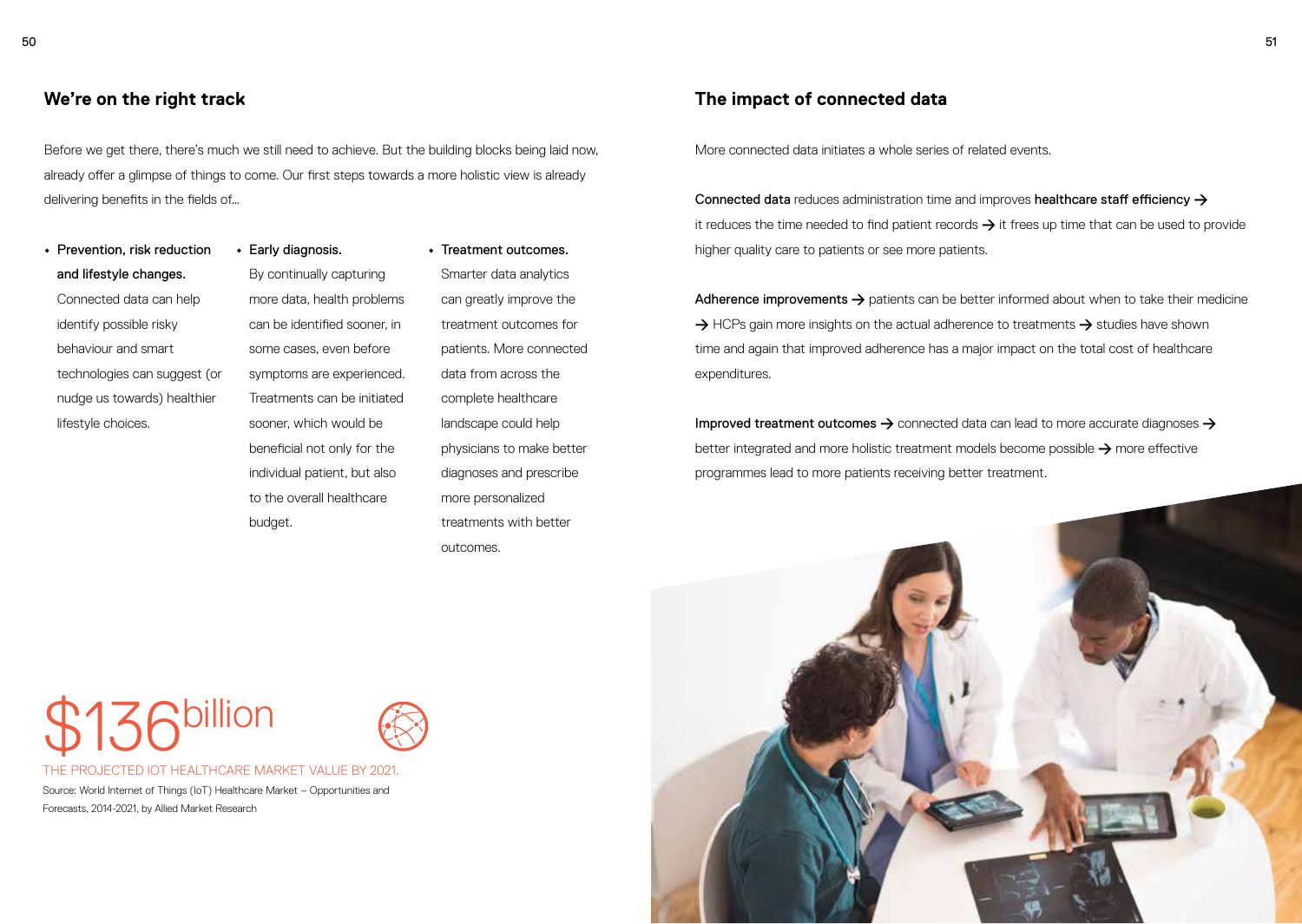Healthcare is increasingly expected to move beyond the treatment. Just like R&D is expected to move beyond the lab and the hospital is expected to move beyond its secondary or tertiary care role.

### As data becomes more intertwined, so too will the roles across the complete value chain become more intertwined.

The pharma industry is making some headway here. 'Business model' and 'open innovation' have been on its agenda for many years now. Many in the industry are moving away from the fully integrated model (e.g. the pharma company doing everything itself) towards other, more federated or virtual models (get some – sometimes even the majority of activities – done by others). The outsourcing model stretches far, from research and development to marketing and beyond.

### The general premise being that 'do it all yourself' is no longer viable in today's competitive market.

Collaboration with others is needed to make the move away from purely producing medicines to managing outcomes. And the economic rationale for doing so is sane.

Source: The 'Pharma 2020: Challenging business models' report, PricewaterhouseCoopers

*"Collaboration becomes the key theme in 2017 – collaboration within the healthcare ecosystem, with patients, or internally."*

Deloitte, Perspectives – Life Sciences Industry Outlook 2017

### **5 RESEARCH IMPERATIVES**

From a research and development point of view, pharma companies – and especially their scientific staff and data scientists – face five imperatives to boost efficiencies, reduce costs and innovate faster:

- **<sup>1</sup>** Fail fast in R&D **>** it's better to generate insightful results from a fast failure then to continue down a losing street.
- **2** Access quality data → to improve decisionmaking, the most accurate, recent and complete data is crucial at all times.
- **<sup>3</sup>** Meet compliancy requirements **>** be sure to meet the FDA and EMA compliancy standards.
- **4** Reconcile lab and real-world performance **→ make sure to quickly detect anomalies** and differences between lab and real-world outcomes in drug trials.
- **<sup>5</sup>** Real-time analysis **>** crunch vast sets of data in real time and be able to generate meaningful insights from this.

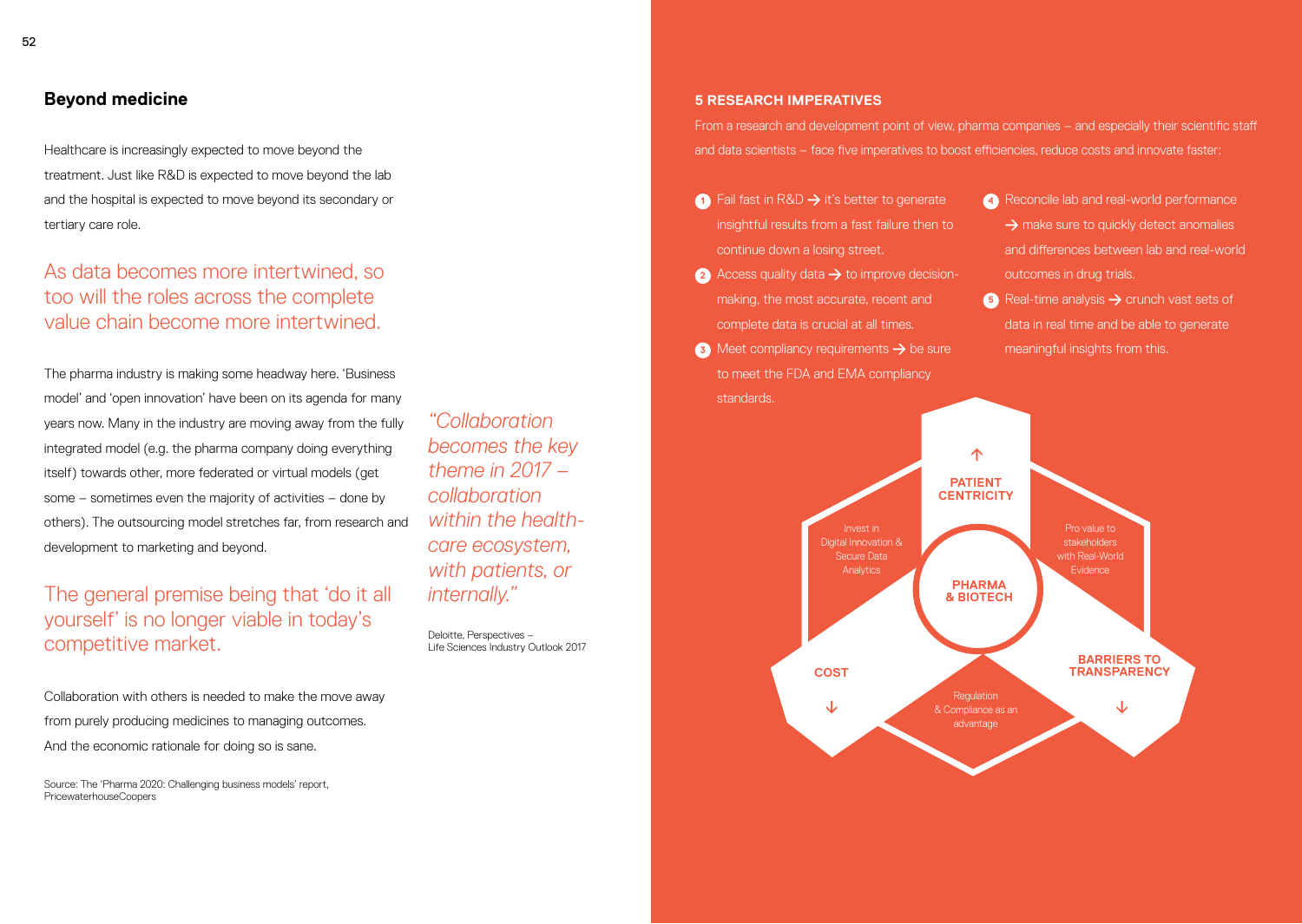### **Breaking down silos**

Management of data continues to give many a headache.

Poor integration and sharing of data and unsynchronized internal and external data flows persist in the industry.

Data stays stuck within silos. Only a limited number of people can access it. Different systems use different logics and ontologies. Data quality and provenance is often questionable. Data is not linked making comparing and collating of data extremely difficult and cumbersome. Legacy hardware and software create an inefficient mix. The challenges are many.

But technology can provide answers here. Data lakes or federated search technologies can bring together data. Semantic search and other big data technologies can make sense of the vast mountains of (un-)structured data. Combined, these technologies can augment the human element. After all…

### our abilities as humans to process data and make sense of it are limited.

So, in conclusion, digitization touches every part of the healthcare continuum. It's crucial to create synergy between all domains. Breaking down the data silos extends well beyond technological boundaries. Last but not least: redefining the roles and responsibilities of all those involved is equally important.

In an ideal world, a connected data system that can generate findings based on real-world data upon which strong partnerships with the industry, physicians, payers and patients can be built. This type of deep analytics will ultimately also play its part in the sales and marketing process.

### **CHIEF DIGITAL OFFICER**

To fully grasp the potential of digital throughout the entire organization, assigning a dedicated chief digital officer (CDO) can help move digitization forward throughout the whole organization. The CDO can move more fluidly between departments, be a facilitator to break down silo-thinking and be the crucial driving force towards complete digitization.

264 THE NUMBER OF SCHOLARLY ARTICLES US SCIENTISTS AND SOCIAL SCIENTISTS READ PER YEAR (= 22 PER MONTH). AVERAGE READING TIME HAS PLATEAUED AT AROUND 30 MINUTES PER ARTICLE. Source: Nature.com





THERE ARE AROUND 28,100 PEER-REVIEWED JOURNALS WORLDWIDE WHICH, BETWEEN THEM, PUBLISH AROUND 1.7 TO 1.8 MILLION ARTICLES A YEAR.

Source: stm-assoc.org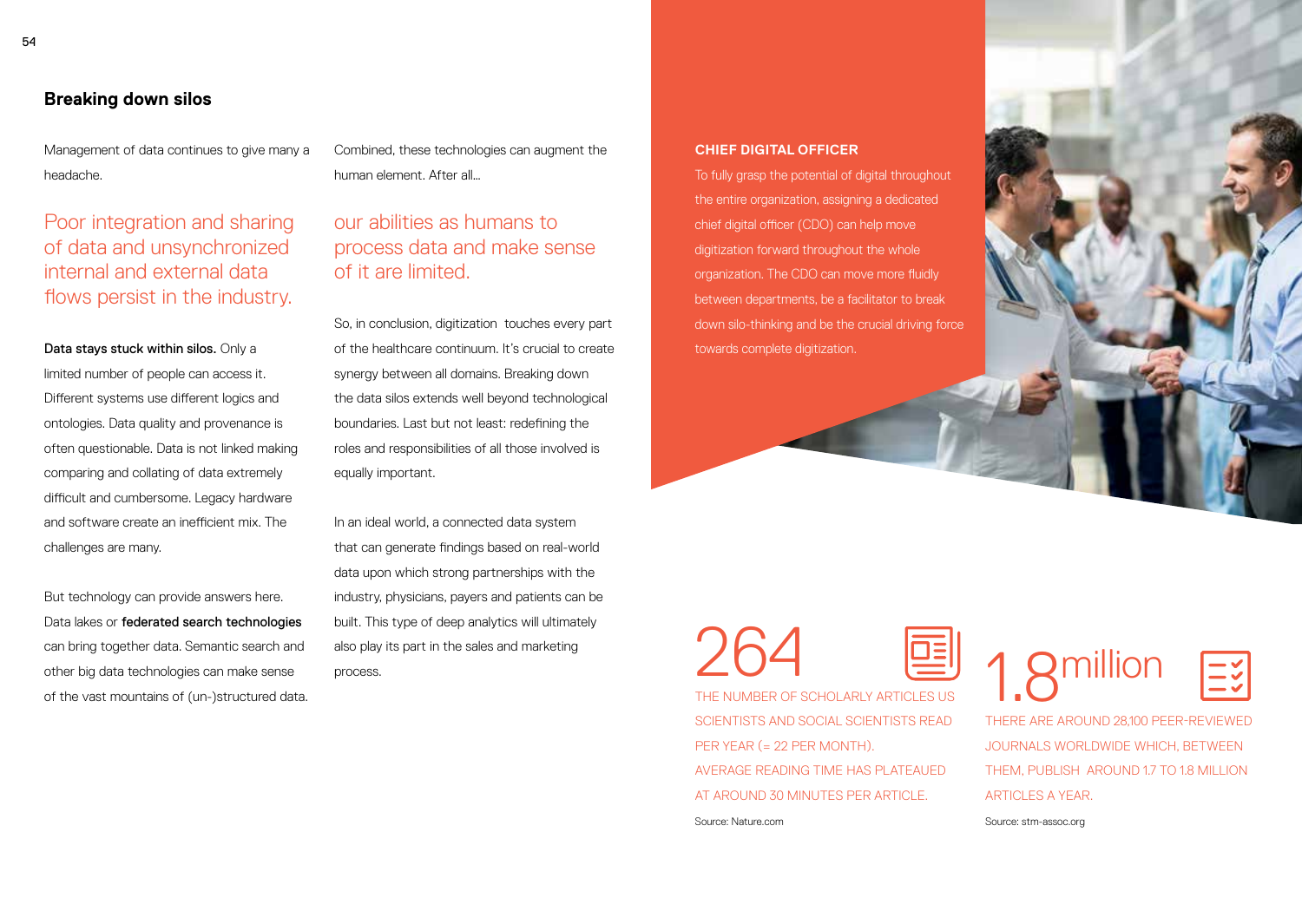## **DELLEMC**

### **A CLOSER LOOK – DELL EMC CUSTOMER CASE ROYAL VICTORIA REGIONAL HEALTH CENTRE UPGRADES**

**1** The situation – Located in central Ontario (CA), north of Toronto, Royal Victoria Regional Health Centre (RVH) provides highly responsive healthcare to more than 450,000 residents across a large geographical area. RVH's team has more than 380 physicians and 2,500 staff members.

**2** The challenge – The organisation needed to improve its health information system. Ultimately, the physicians and staff of RVH identified three key challenges:

- **•** Create a consolidated view To deliver patient care more efficiently, all data should be brought together in a single view for physicians and clinicians.
- **•** Manage growing data volumes The system must be able to keep up with the enormous increases in data and achieve exceptional performance to make the information readily accessible to those who require it.
- **•** Eliminate costly migrations A new platform must accommodate changing technologies over the long term, so that RVH can grow with the system and eliminate the need for expensive migrations on a regular basis.

**3** The approach – RVH chose Dell EMC XtremIO for an always-on, in-line data optimization architecture. Data is now optimally compressed and deduplicated. Dell EMC Connectrix network switches guarantee maximum performance and scalability. RVH also relies on Dell EMC Data Domain DD4200 with Data Domain Boost for assured backup and recovery of its critical patient and business operations data.

### **<sup>4</sup>** The result –

The overall service towards the patients has drastically improved because:

- 60% to 80% performance gains on various applications and processes.
- **•** Responses to complex queries reduced from 3–5 seconds to 1–2 seconds.
- **•** Daily data repository runs now require just two hours, rather than taking more than a full 24-hour cycle as it had been before.
- **•** The time needed to run reports has been reduced from as much as eight hours before to as little as 15 minutes now. RVH's analytics team is able to perform more data mining of the MEDITECH EHR and can run more frequent reports.
- **•** Backup times have been reduced from eight hours to less than two hours daily.
- **•** Security is enhanced thanks to flash backup copies of data.

*"Caring for patients is a 24x7 business. Any moment where our system is not available has the potential to impact patient care."."*

Pat Harkins CTO – Informatics and Technology Services, Royal Victoria Regional Health Centre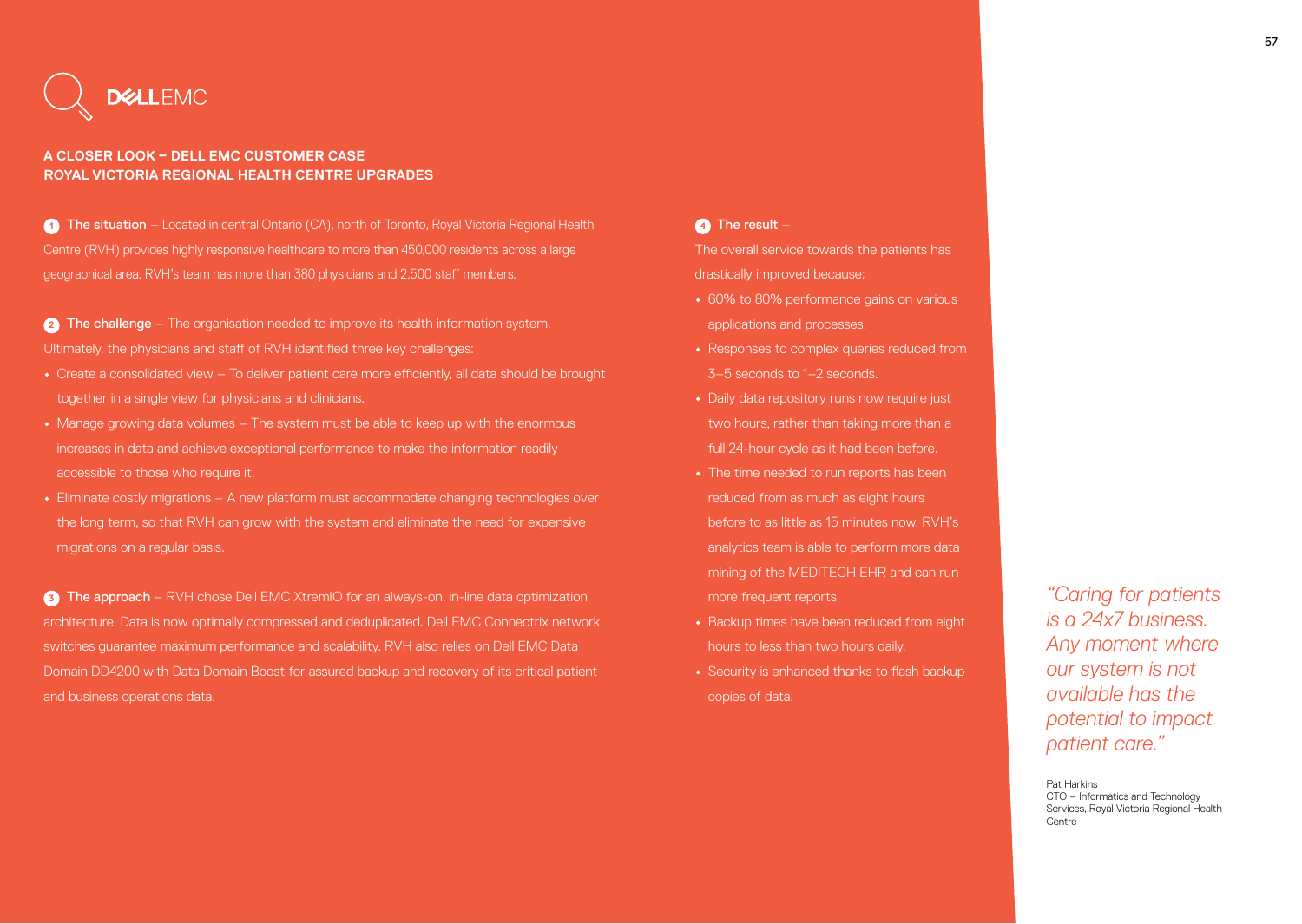### **THE CONNECTED CARE ECO-SYSTEM**

Few industries have so many different directly involved stakeholders.



### **The patient centricity paradigm**

The life sciences industry has been typified by a product-centric paradigm, but this is now changing. Many of the aforementioned evolutions also impact how the industry approaches its ultimate end-customer: the patient.

The patient centricity paradigm has been on the radar for some time now. But, increasingly, patients demand this themselves. Today's impatient patient no longer sits idle. Nor does (s)he blindly accept the judgement of a healthcare professional. From GP to specialist, doctors are confronted with empowered and knowledgeable patients, often forcing them to better explain and substantiate treatment decisions.

Herein lie opportunities as well. The empowered patient, yearning for a more personalized approach, may also be willing to switch tactics to improve their (electronic) health record and grant more healthcare professionals better access to their data. Wearables and health apps can help to create a more complete 360° view on a specific patient while, at the same time, stimulating stronger adherence to treatments.

### **CONNECTED HEALTH**

Connect health is a web of intelligent communication and actionable information sharing with the intention of improving patient outcomes. It is enabled by a fabric of technology, in which people, processes and devices are all capable of working together.

Source: Dell – Connected Health | The path to better, more integrated care and health outcomes, white paper, 2016

*"It doesn't take an instant more, or cost a penny more, to be empathetic than it does to be indifferent."*

Brian Lee CEO Custom Learning Systems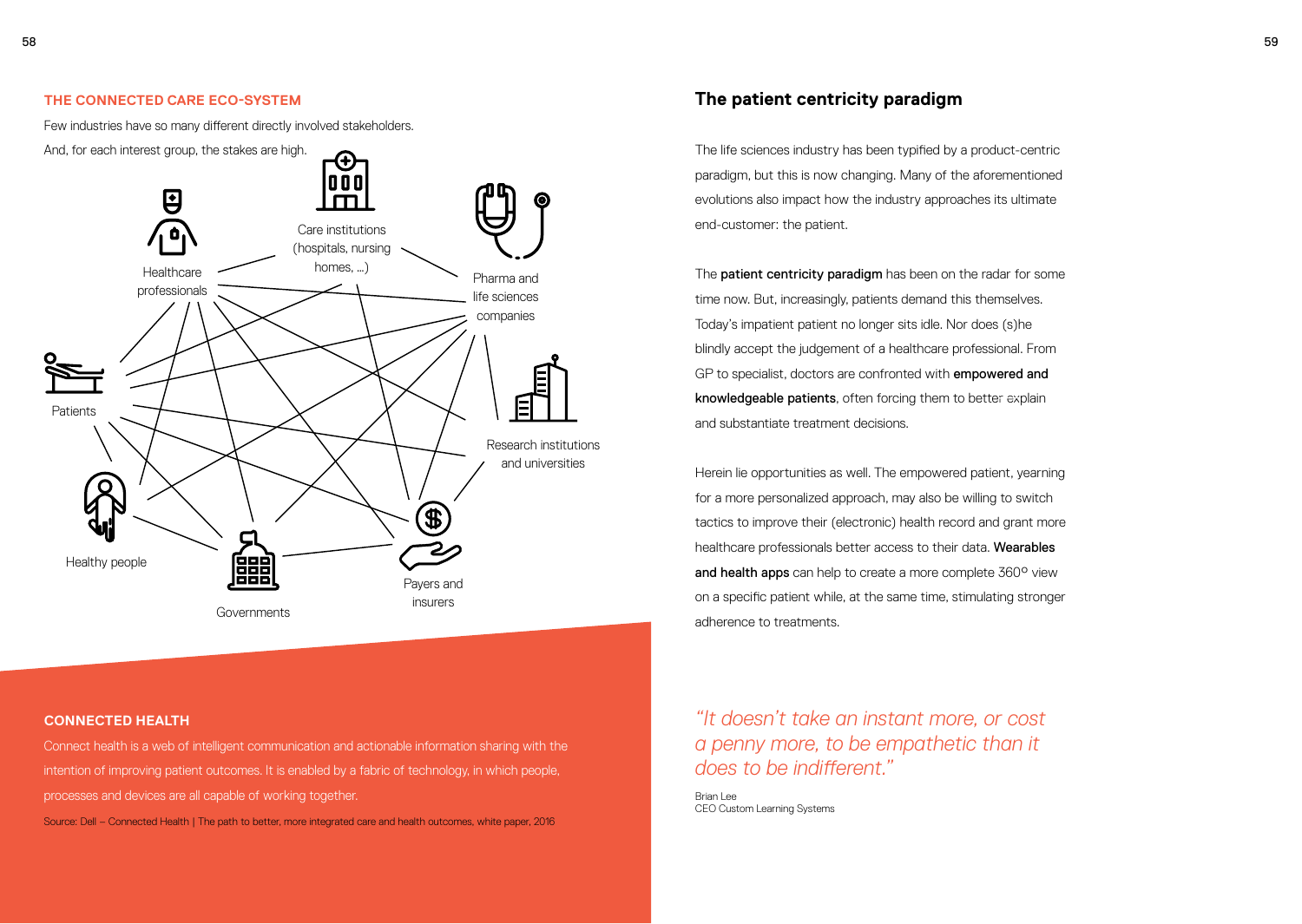

### TO CONCLUDE

### Connected care

Smarter data improves the health of every individual on Earth. It makes all of us smarter about our own health while also yielding innovative new insights that, before, lay hidden somewhere in the massive piles of data we create daily.

Connected data holds the promise of a healthier life for all.

Let's now make it real with Dell EMC Digital Transformation.

### 国

### **KEY TAKEAWAYS ON THE HOLISTIC VIEW**

- **•** We hold the keys to be healthier than ever
- **•** But there are still a lot of hurdles to overcome and silos to break down before we reach Connected Care bliss
- **•** As an industry, we are already making headway in connecting the many stakeholders within the healthcare ecosystem
- **•** All these paths are leading towards a new patient centricity paradigm
- **•** Dell EMC is focused on enabling the Healthcare and Life Sciences Industry with end-to-end transformative technologies.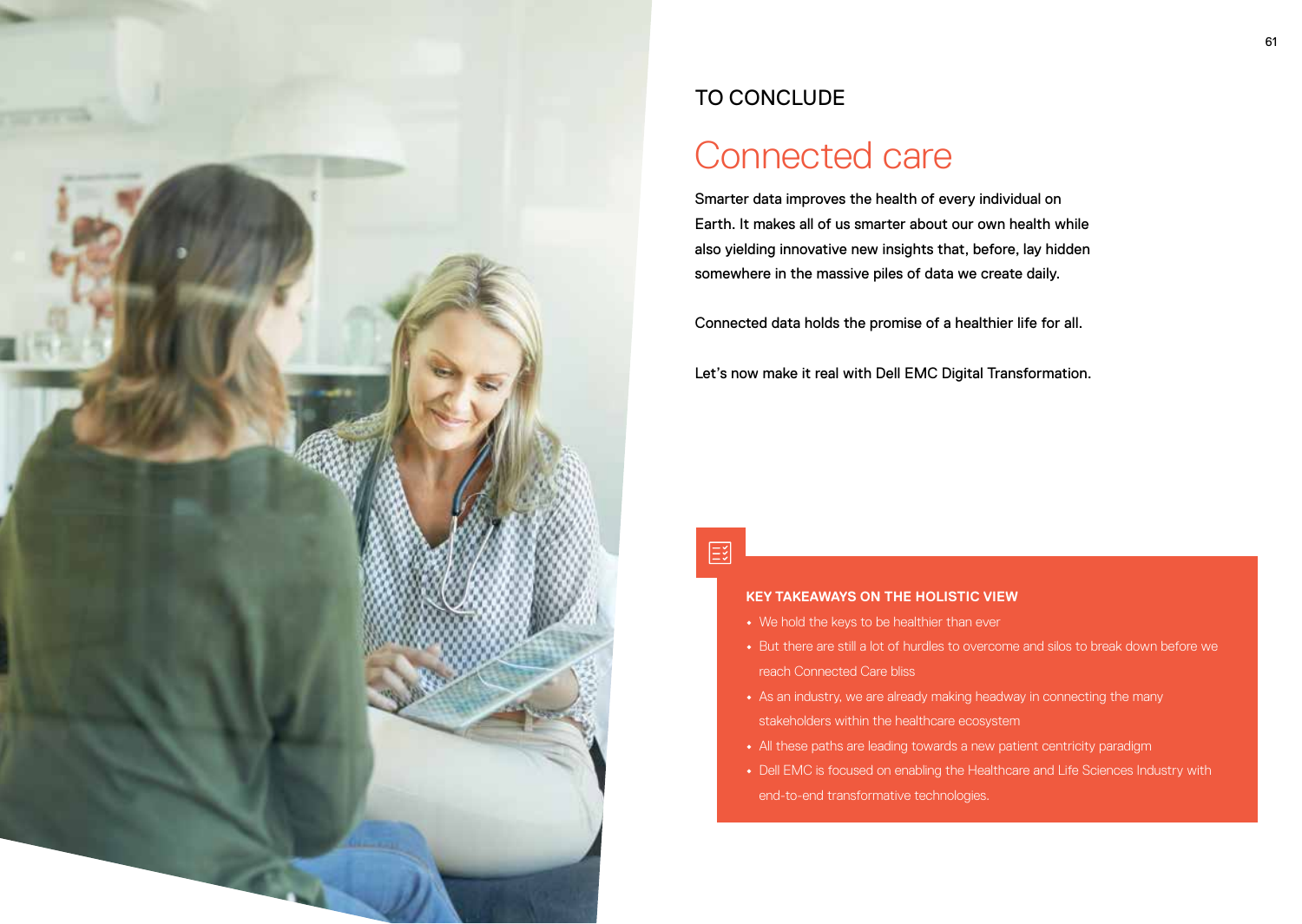### ABOUT **DELL**EMC

Dell EMC Health Care & Life Sciences solutions offer pragmatic **Dell EMC leadership in HCLS** innovation that addresses your toughest challenges. We bring players to the table with long-time healthcare and IT backgrounds. We assess your needs and opportunities and make solid recommendations designed to meet your specific business outcomes. And we know how to integrate our ideas into your current IT environment, connecting all applications and technologies required for a single solution deployment or an entire infrastructure build.

### **Let Dell EMC help realise your digital transformation**

At the core we help you do more by transforming your IT platforms. We then surround this flexible, dynamic IT environment with streamlined processes and strategies that empower people to integrate Health IT into their daily routines for the betterment of care delivery. This approach builds the foundation for a healthcare system in which information is easily stored, analysed and shared. It also helps systematically reclaim resources from maintenance tasks and inefficient processes in order to fund much-needed innovation.

Rely on us, as a technology leader in healthcare—we've got the expertise and experience of dealing with small to large healthcare providers and life science organizations. Our leadership can be seen in some of the biggest and largest growth categories in the IT infrastructure business—converged infrastructure, storage, virtualized datacentres, secure laptops, cloud infrastructure and virtualization.

So where technology is concerned, we're clearly playing to win.





|  | $\%$ |
|--|------|
|  |      |

… FDA-approved, personalized medicine clinical trial for paediatric cancer

… of US hospitals are using Dell desktops or laptops

7 of 10

| Z | 1% |
|---|----|
|   |    |

 … pharmaceutical companies are Dell EMC customers

… of US hospitals use Dell EMC servers

+66%





… of US hospitals are Dell EMC customers

… hospitals worldwide work with Dell EMC

160B

௹ … network security events processed daily

by Dell SecureWorks

49%

… of storage infrastructure in US hospitals

is run on Dell EMC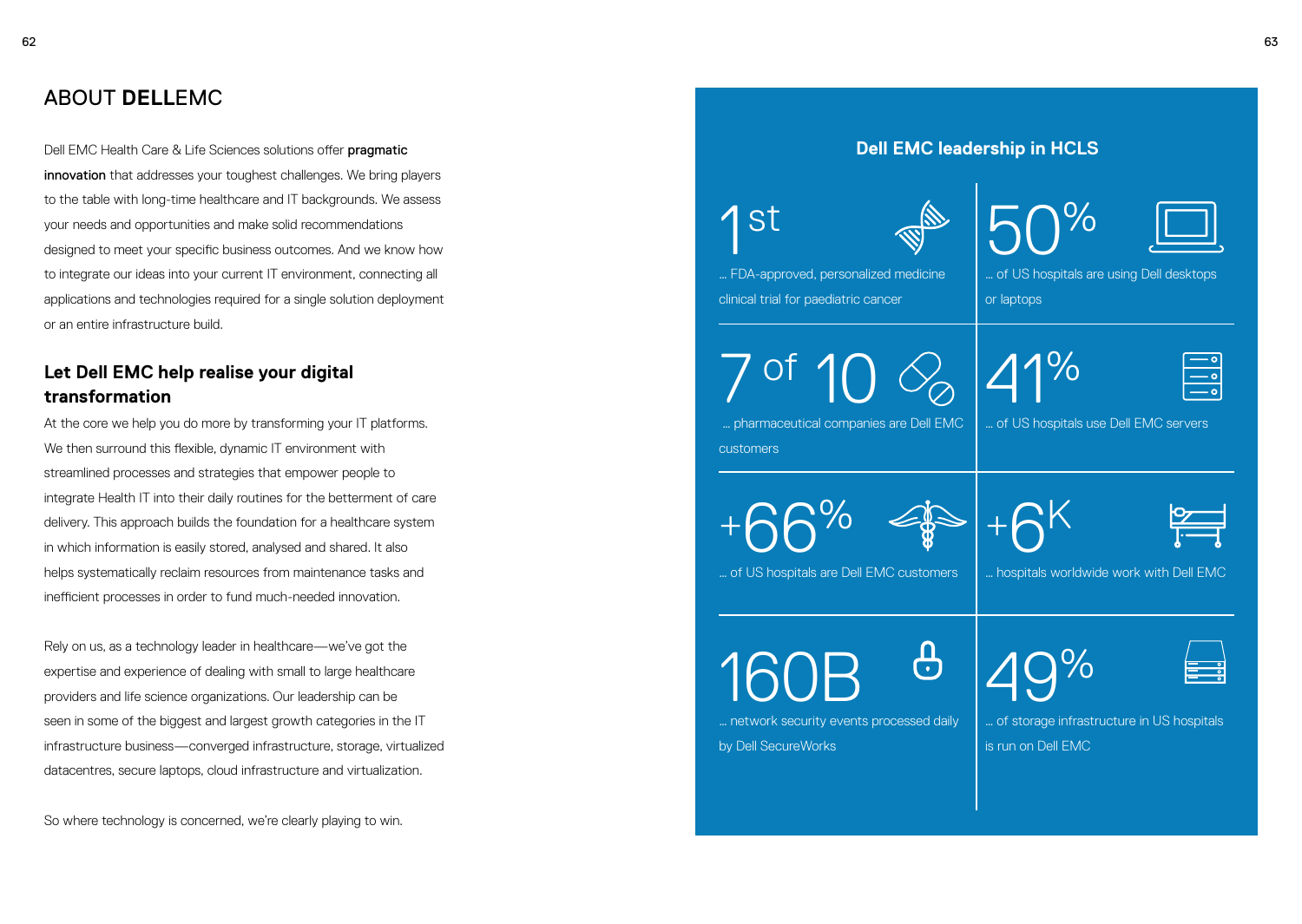



### **Health IT Transformation**

Clinical Application Optimization Advanced Medical Imaging Healthcare Hybrid Cloud Converged Infrastructure Interoperability Solutions ISV Solutions



### **Connected Health Transformation**

Patient Engagement Innovative and Specialized Devices Healthcare IoT **Telehealth** Enterprise Content Management Virtual End-user compute (VDI)

### **Precision Medicine Transformation**

Predictive Health Analytics Population Health Management High-performance Computing Genomics and Life Sciences Clinical Research Architecture



**Security Transformation** Advanced Data Protection Endpoint security and encryption Network monitoring and Response Authentication and Access Control Governance Risk Compliance Managed Security Services

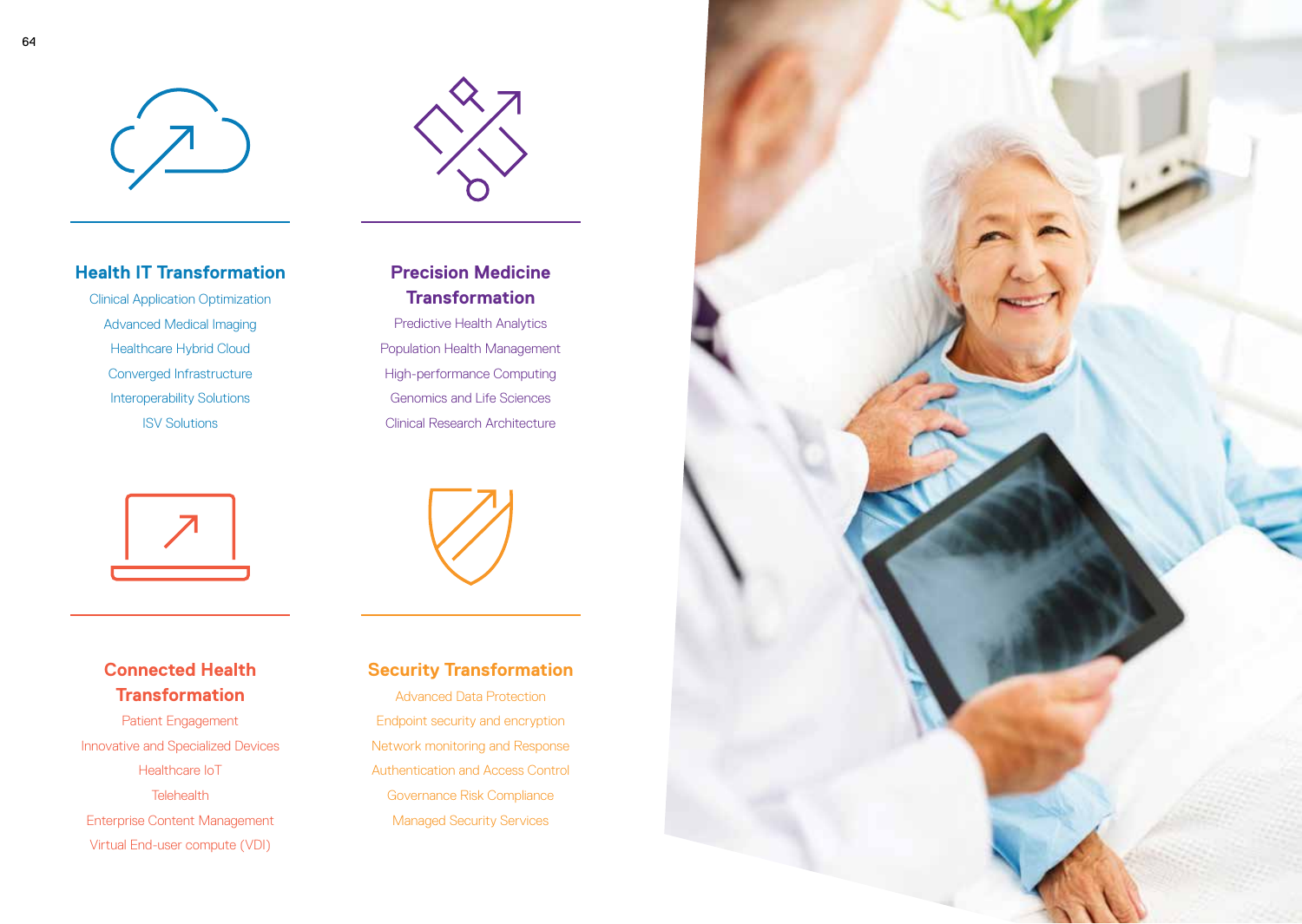#### **Sources**

#### **CHAPTER 1 - Digital transformation in healthcare & life sciences**

https://www2.deloitte.com/global/en/pages/life-sciences-and-healthcare/articles/global-life-sciences-sector-outlook.html https://www2.deloitte.com/global/en/pages/life-sciences-and-healthcare/articles/top-10-health-care-innovations.html# Volterra Partners, 2014, Sustaining Universal Healthcare In The UK: Making Better Use Of Information, Report

#### On chronic diseases

Volterra Partners, 2014, Sustaining Universal Healthcare In The UK: Making Better Use Of Information, Report

On Life expectancy in the EU http://ec.europa.eu/eurostat/statistics-explained/index.php/Mortality\_and\_life\_expectancy\_statistics

#### **CHAPTER 2 - Personal & clinical data**

On St. Cloud Orthopedics Caring for patients and their private information – Dell EMC client case. http://i.dell.com/sites/doccontent/corporate/case-

studies/en/Documents/2016-st-cloud-orthopedics-10022974-data-security-data-protection.pdf

On HealthEast

http://www.vce.com/asset/documents/healtheast-casestudy.pdf

On IoMT

https://econsultancy.com/blog/68878-10-examples-of-the-internet-of-things-in-healthcare/ https://www.propellerhealth.com/

### On digitization and breaking down the silos

The Extraverted Nerd, Philippe Gosseye, 2015, p 43 On open data

https://www.ncbi.nlm.nih.gov/pmc/articles/PMC4756607/

On patient generated health data https://www.healthit.gov/policy-researchers-implementers/patient-generated-health-data On GDPR:

https://en.wikipedia.org/wiki/General\_Data\_Protection\_Regulation#Discussion\_and\_challenges

### **CHAPTER 3 - Preventive care**

On preventive care https://en.wikipedia.org/wiki/Preventive\_healthcare http://www.ajpmonline.org/content/aboutinfo https://en.wikipedia.org/wiki/Lifestyle\_disease On Genomics England

https://www.genomicsengland.co.uk/ https://www.genomicsengland.co.uk/the-100000-genomes-project/ https://www.comparethecloud.net/news/genomics-england-works-with-emc-to-deliver-the-100000-genomes-project/

© 2017 Dell Inc. or its subsidiaries. All Rights Reserved. Dell, EMC and other trademarks are trademarks of Dell Inc. or its subsidiaries. Other trademarks may be trademarks of their respective owners.

#### On orphan drugs

https://www.thomsonreuters.com/content/dam/openweb/documents/pdf/pharma-life-sciences/white-paper/1001450.pdf http://www.fiercepharma.com/special-report/top-20-orphan-drugs-by-2018

### On evidence-based medicine

https://en.wikipedia.org/wiki/Evidence-based\_medicine#cite\_note-sackett2-22

https://www.ncbi.nlm.nih.gov/pmc/articles/PMC2349778/pdf/bmj00524-0009.pdf

On the Beijing Genome Institute (BGI) The BGI customer case 'Using a modular architecture to understand the mysteries of life', DellEMC

On Genomic sequencing Dell HPC System for Genomics – product information

#### **CHAPTER 4 - Personalized care**

On personalized care https://en.wikipedia.org/wiki/Personalized\_medicine On personalized care & reimbursement

https://www.personalizedmedicinebulletin.com/2015/11/02/3-pressing-challenges-for-personalized-medicine/

### On the TGen's Center for Rare Childhood Disorders

The TGen customer case 'Giving hope to children with rare disorders', DellEMC

https://www.tgen.org/home/news/archive/2012-media-releases/tgen-launches-center-for-rare-childhood-disorders.aspx#. WNi-w<sub>2</sub> yino

#### On virtual care

Gartner, 'Transforming Care Delivery Through the Use of Virtual Care and Telemedicine', 2016 http://www.economist.com/news/business/21717990-telemedicine-predictive-diagnostics-wearable-sensors-and-host-newapps-will-transform-how

On Lumify

https://www.lumify.philips.com/web/

### On Babylon Health

https://techcrunch.com/2017/01/04/babylon-health-partners-with-uks-nhs-to-replace-telephone-helpline-with-ai-poweredchathot/

#### **CHAPTER 5 - A holistic view**

#### On scientific journals and articles

http://www.stm-assoc.org/2012\_12\_11\_STM\_Report\_2012.pdf ; p 22

http://www.nature.com/news/scientists-may-be-reaching-a-peak-in-reading-habits-1.14658

On the Chief Digital Officer The Extraverted Nerd, Philippe Gosseye, 2015, p 46

#### On business model innovation in healthcare

The 'Pharma 2020: Challenging business models' report, PricewaterhouseCoopers

### On the Royal Victoria Regional Health Centre

https://www.emc.com/collateral/customer-profiles/h15919-rvh-cp.pdf